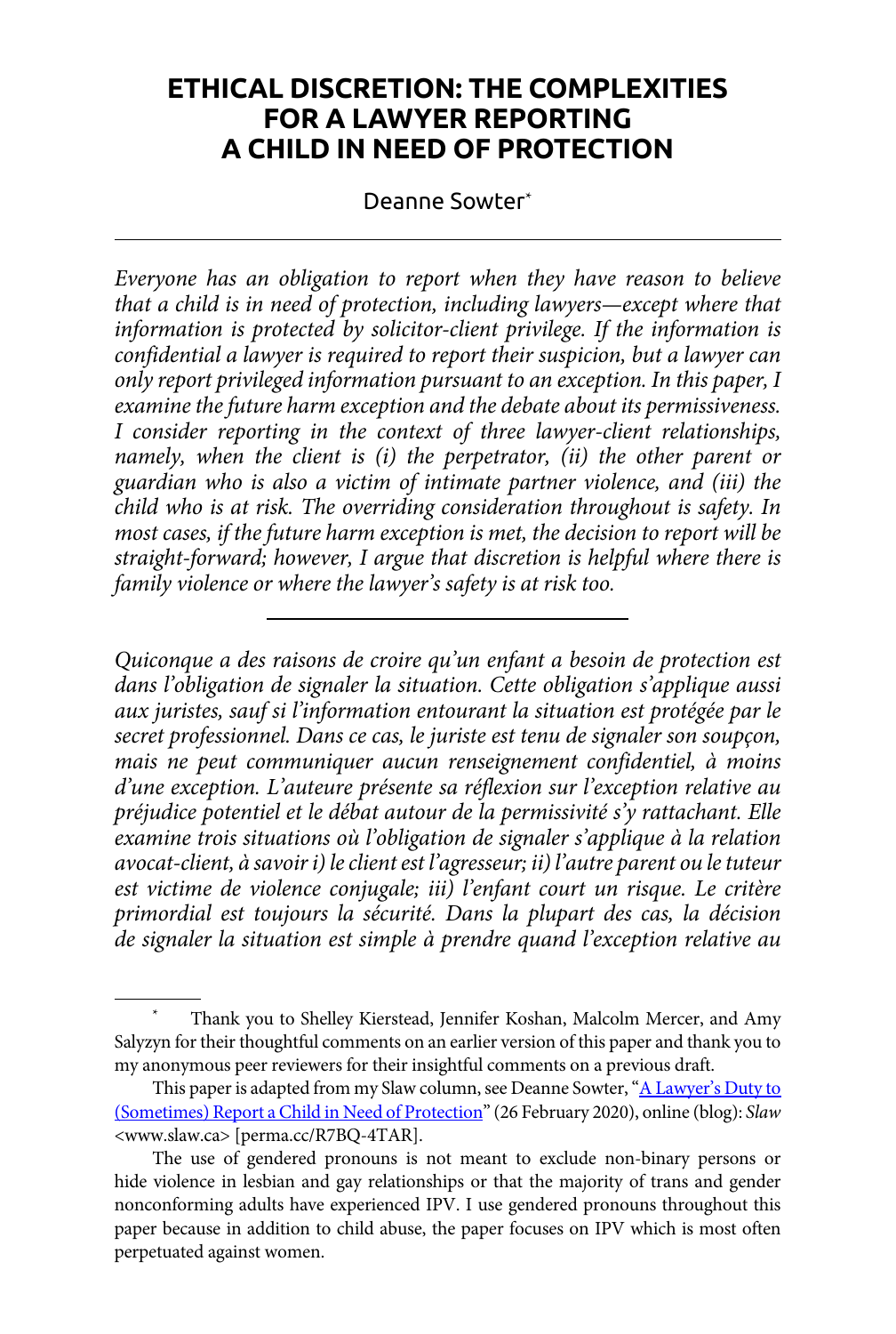*préjudice potentiel s'applique; elle soutient toutefois que la discrétion est chose utile en contexte de violence familiale ou quand il existe aussi un risque pour la sécurité du juriste.*

### **Contents**

| 2. The Duty to Report a Child Who May Be |  |
|------------------------------------------|--|
|                                          |  |
|                                          |  |
|                                          |  |

### **Introduction**

Everyone has an obligation to report when they have reason to believe that a child is in need of protection, including lawyers<sup>1</sup>—except where that information is protected by solicitor-client privilege.2 If the information is confidential, a lawyer is required to report just like anyone else; but if the information is protected by solicitor-client privilege, a lawyer can only report pursuant to an exception. The future harm exception applies when there is an "imminent" risk of "death or serious bodily harm,"3 narrowly allowing a lawyer to disclose protected information to prevent harm;<sup>4</sup> however, the exception is discretionary, providing the possibility that a lawyer may choose not to report that a child is in need of protection.

<sup>1</sup> See e.g. *Child, Family and Community Service Act*, RSBC 1996, c 46, s 14(1) [*CFCSA*]. See generally Pamela C Cross et al, ["What You Don't Know](https://perma.cc/69WW-8672) *Can* Hurt You: The [importance of family violence screening tools for family law practitioners](https://perma.cc/69WW-8672)" (February 2018) at 9–10, online (pdf): *Department of Justice* <www.justice.gc.ca> [perma.cc/69WW-8672] [Cross, "Luke's Place Report"]. See generally Shana Conroy, "Family violence in Canada: A [statistical profile, 2019"](https://perma.cc/2DYP-LSHJ) (2 March 2021) at 5, 29, online (pdf): *Statistics Canada* <www150. statcan.gc.ca> [perma.cc/2DYP-LSHJ] [Conroy, "Family violence in Canada"]. 2 See e.g. *CFCSA*, *supra* note 1, s 14(2)(a).

<sup>3</sup> *Smith v Jones*, [1999] 1 SCR 455 at para 35, 169 DLR (4th) 385 [*Smith*].

<sup>4</sup> See Federation of Law Societies of Canada, *Model Code of Professional Conduct*, Ottawa: FLSC, 2019, r 3.3-3 [*Model Code*].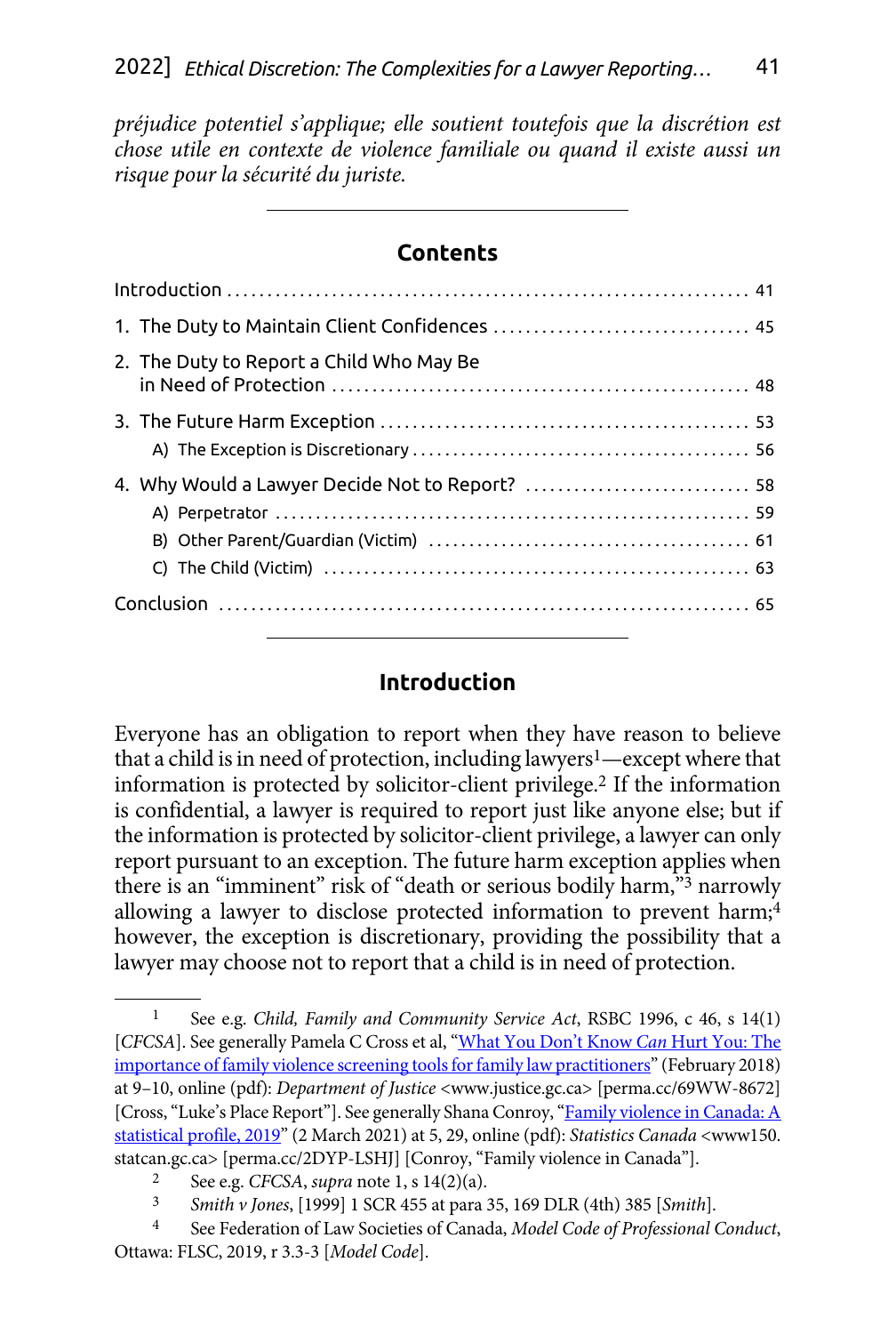For the first time, the newly amended federal *Divorce Act* includes family violence<sup>5</sup> considerations.<sup>6</sup> The impact of family violence is a factor to be considered in the best interests of the child analysis, including "whether the child is directly or indirectly exposed to the family violence."7 The *Divorce Act* elevates safety concerns to the primary consideration including a "child's physical, emotional and psychological safety, security and well-being."8 Lawyers are also required to "encourage" their clients to "attempt to resolve" their issue through a "family dispute resolution process, unless the circumstances of the case are of such a nature that it would clearly not be appropriate to do so."9 The *Divorce Act* does not specify that a family dispute resolution process would be inappropriate where there is family violence, despite submissions by anti-violence and equality advocates for an explicit exemption.10 However, between the *Divorce Act* and the recent Supreme Court of Canada decision in *Colucci*, 11 it is suggested that "complying with this duty requires an assessment by the legal advisor to determine whether family violence is an issue and if there are any significant power imbalances."12 In other words, family violence is legally relevant when children are involved, and moreover, lawyers are required to screen their clients for family violence to comply with their statutory obligations;13 therefore, perhaps now more than ever, family lawyers may have information that requires them to consider whether a child is in need of protection.

<sup>5</sup> Family violence is an umbrella term and tends to refer to violence within the family, meaning it includes intimate partner violence, sibling abuse, senior abuse, child abuse, and abuse committed by extended family members.

<sup>6</sup> *Divorce Act*, RSC 1985, c 3 (2nd Supp) [*Divorce Act*].

<sup>7</sup> *Ibid,* s 16(4)(c). See also Government of Canada, "The *[Divorce Act](https://perma.cc/N5QW-JT54)* Changes [Explained](https://perma.cc/N5QW-JT54)" (1 March 2021) online: *Department of Justice* <www.justice.gc.ca> [perma.cc/ N5QW-JT54]. 8 *Divorce Act*, *supra* note 6, s 16(2).

*Ibid*, s 7.7(2)(a).

<sup>10</sup> See generally Luke's Place Support and Resources Centre & National Association of Women and the Law, ["BILL C-78: An Act to amend the Divorce Act, the Family Orders](https://perma.cc/6U6F-K3V2) [and Agreements Enforcement Assistance Act and the Garnishment, Attachment and](https://perma.cc/6U6F-K3V2)  [Pension Diversion Act and to make consequential amendments to another Act"](https://perma.cc/6U6F-K3V2) (2019), online (pdf): *NAWL* <nawl.ca> [perma.cc/6U6F-K3V2].<br><sup>11</sup> See *Colucci v Colucci*, 2021 SCC 24 at para 69.<br><sup>12</sup> The Honourable Donna Martinson & Dr Marc

The Honourable Donna Martinson & Dr Margaret Jackson, ["The 2021 Divorce](https://perma.cc/3E2P-RG4A) [Act: Using Statutory Interpretation Principles to Support Substantive Equality for Women](https://perma.cc/3E2P-RG4A) [and Children in Family Violence Cases"](https://perma.cc/3E2P-RG4A) (June 2021) at 5, online (pdf): *FREDA Centre*  <fredacentre.com> [perma.cc/3E2P-RG4A]. 13 See Deanne Sowter, ["If It Wasn't Required Before, It Is Now: All Family Lawyers](https://perma.cc/Q5TN-E5P7)

[Must Screen for Family Violence](https://perma.cc/Q5TN-E5P7)" (2 November 2021), online (blog): *Slaw* <slaw.ca> [perma.cc/Q5TN-E5P7].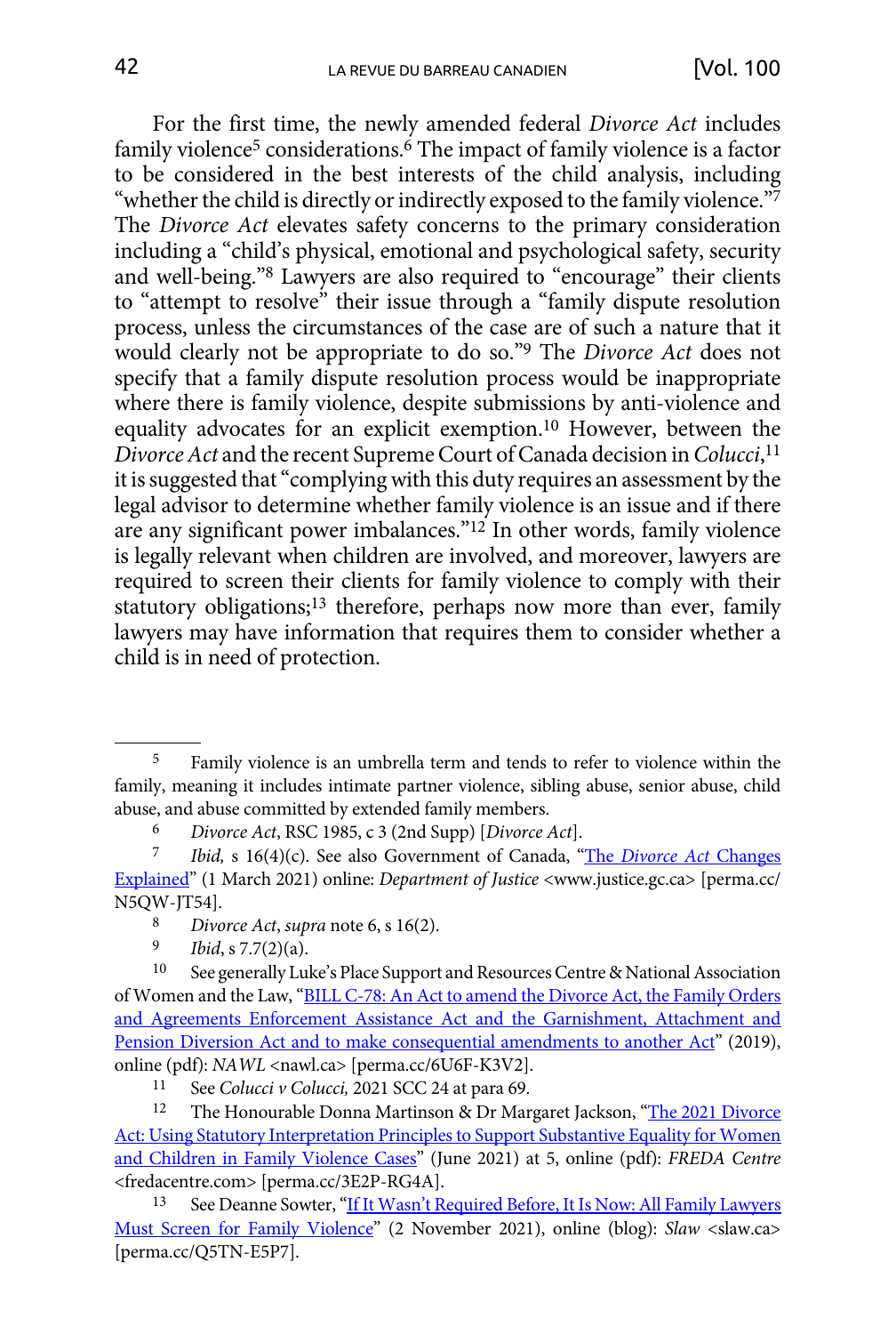There is significant overlap between intimate partner violence  $({\rm "IPV})^{14}$  and child abuse. A child's exposure to IPV is typically a type of maltreatment recognized by child protection legislation.15 This is because exposure to parental conflict and/or IPV can cause "long term emotional and developmental harm to children."16 Children who witness parental violence are "more likely to have suffered the most severe forms of physical abuse" themselves,17 and they are more likely to experience "chronic diseases and disorders" as adults.18 In 53% of substantiated cases of child maltreatment the primary caregiver was a victim of IPV, and in 14% of cases they were the perpetrator.<sup>19</sup> Moreover, IPV and child maltreatment are both examples of trauma.20 According to Sarah Katz and Deeya Haldar, a "traumatic experience occurs when an individual subjectively experiences a threat to life, bodily integrity or sanity."21 Victims may suffer from PTSD, or complex-PTSD if they suffered "multiple severe and frightening events".22 People who suffer a traumatic experience may lose

15 See e.g. *CFCSA*, *supra* note 1, ss 13(1)(e)(ii), 13(1.2).

18 Shannon M Monnat & Raeven Faye Chandler, "Long Term Physical Health Consequences of Adverse Childhood Experiences" (2015) 56:4 Sociological Q 723 at 724 [Monnat & Chandler, "Long Term Health"]. See also Heather A Turner & Kathleen Kopiec, "Exposure to Interparental Conflict and Psychological Disorder Among Young Adults" (2006) 27:2 J Family Issues 131 at 151–53; Marika Morris, ["Acting on Violence](https://perma.cc/8LXE-RLS8) [Against Women is a Blueprint for Health"](https://perma.cc/8LXE-RLS8) (May 2016) at 2, online (pdf): <endvaw.ca> [perma.cc/8LXE-RLS8] [Morris, "Acting"]; Linda C Neilson, *[Responding to Domestic](https://perma.cc/9J4Q-KFTX) [Violence in Family Law, Civil Protection & Child Protection Cases](https://perma.cc/9J4Q-KFTX)*, 2nd ed (CanLIIDocs, 2020), ch 3.1.2, 6.2.5, 6.2.6, 6.3, online: *CanLII* <canlii.org/> [perma.cc/9J4Q-KFTX] [Neilson, *Responding*].

<sup>19</sup> See Barbara Fallon et al, ["Ontario Incidence Study of Reported Child Abuse and](https://perma.cc/8LK3-RZUM) [Neglect—2018: Major Findings"](https://perma.cc/8LK3-RZUM) (2020) at 11, online (pdf): *Child Welfare Research Portal*  <cwrp.ca> [perma.cc/8LK3-RZUM] [Fallon et al, "Ontario Child Abuse 2018"].

Intimate partner violence includes physical, psychological, financial, and sexual abuse by an intimate partner. Coercive control is a type of intimate partner violence.

<sup>&</sup>lt;sup>16</sup> Linda C Neilson, "Parental Alienation Empirical Analysis: Child Best Interests [or Parental Rights?"](https://perma.cc/489W-X47J) (2018) at 32, 39, online (pdf): *FREDA Centre* <fredacentre.com> [perma.cc/489W-X47J] [Neilson, "Alienation"].

Haley Hrymak & Kim Hawkins, "Why Can't Everyone Just Get Along?: How [BC's Family Law System Puts Survivors in Danger"](https://perma.cc/W2NS-X2JM) (January 2021) at 38, online (pdf): *Rise Women's Legal Centre* <womenslegalcentre.ca> [perma.cc/W2NS-X2JM] [Hrymak & Hawkins, "Rise Report"].

Sarah Katz & Deeya Haldar, "The Pedagogy of Trauma-Informed Lawyering" (2016) 22:2 Clinical L Rev 359 at 365 [Katz & Haldar, "Trauma-Informed Lawyering"].

<sup>21</sup> *Ibid* at 364. See also Sarah Katz, "Trauma-Informed Practice: The Future of Child Welfare?" (2019) 28:1 Widener Commonwealth L Rev 51.

<sup>22</sup> Melanie Randall & Lori Haskell, "Trauma-Informed Approaches to Law: Why Restorative Justice Must Understand Trauma and Psychological Coping" (2013) 36:2 Dal LJ 501 at 511 [Randall & Haskell, "Restorative Justice"]. See also Cross, "Luke's Place Report", *supra* note 1 at 14; Charlotte Bishop & Vanessa Bettinson, "Evidencing domestic violence\*, including behaviour that falls under the new offence of 'controlling or coercive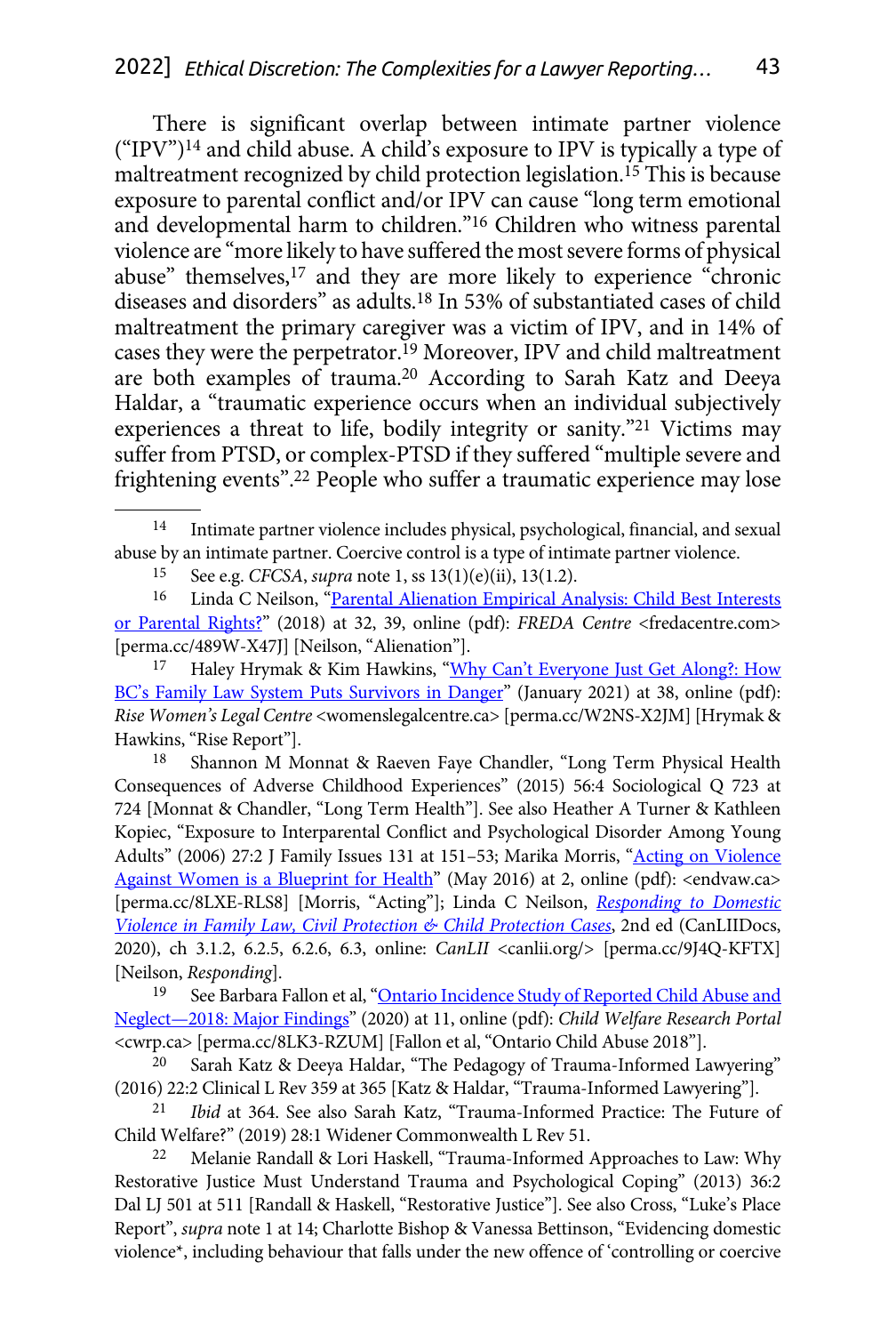their "belief in a just world" and be unable to "trust", particularly children who are abused by the very people entrusted to care for them and keep them safe.23

During the first eight months of the COVID-19 pandemic, calls to the police related to child welfare checks were up 17% compared to the same period the previous year, and calls related to domestic disturbances were up 8%.24 In 2018, there were 148,536 child-maltreatment-related investigations in Ontario, and in 6% of them the worker "concluded there was a significant risk of future maltreatment."25 When maltreatment is substantiated, there may be "child functioning" concerns including depression, anxiety, withdrawal, academic and learning difficulties, ADHD, aggression and conduct issues.26 Adverse childhood experiences such as physical, sexual, and verbal assault have been found to negatively impact the child's health as an adult.27 Moreover, prolonged childhood abuse "affects brain development, attachment patterns, and the development of self-capacities, most especially affecting regulation skills which are essential to coping with life's challenges and stresses."28

It seems unfathomable that anyone would fail to report their suspicion that a child may be in need of protection, especially given a child's vulnerability and the effects of child maltreatment. Moreover, in some jurisdictions it is an offence to breach the duty.29 However, in this paper, I argue that when the information is protected by solicitor-client privilege, the discretion to disclose is helpful where there is family violence or where the lawyer's safety is also at risk. In the first part, I provide a brief overview of lawyers' professional obligations to maintain client confidences,

23 Randall & Haskell, "Restorative Justice", *supra* note 22 at 514. See also Neilson, "Alienation", *supra* note 16 at 40.

- 24 See Conroy, "Family violence in Canada", *supra* note 1 at 6.
- 25 Fallon et al, "Ontario Child Abuse 2018", *supra* note 19 at 7.
- 26 *Ibid* at 10–11. See also Monnat & Chandler, "Long Term Health", *supra* note 18.
- 27 See Monnat & Chandler, *supra* note 18 at 746.
- 28 Randall & Haskell, "Restorative Justice", *supra* note 22 at 512.

behaviour'" (2018) 22:1 Intl J Evidence & Proof 3 at 11; Emma Williamson, "Living in the World of the Domestic Violence Perpetrator: Negotiating the Unreality of Coercive Control" (2010) 16:12 Violence Against Women 1412 at 1416; Kristy Candela, "Protecting the Invisible Victim: Incorporating Coercive Control in Domestic Violence Statues" (2016) 54:1 Fam Ct Rev 112 at 115; Christina M Dardis, Melissa E Dichter & Katherine M Iverson, "Empowerment, PTSD and revictimization among women who have experienced intimate partner violence" (2018) 266 Psychiatry Research 103.

<sup>29</sup> See *Child, Youth and Family Services Act*, *2017,* SO 2017, c 14, s 125(5)–(6), being Schedule 1 to the *Supporting Children, Youth and Families Act* [*CYFSA*]; *CFCSA*, *supra* note 1*,* s 14(3); *Child, Youth and Family Enhancement Act,* RSA 2000, c C-12, s 4(6) [*CYFEA*]; *Children and Family Services Act*, SNS 1990, c 5 at ss 23(3)–24(6) [*CFSA*]; *Children, Youth and Families Act,* SNL 2018, c C-12.3*,* s 11(9) [*CYFA*].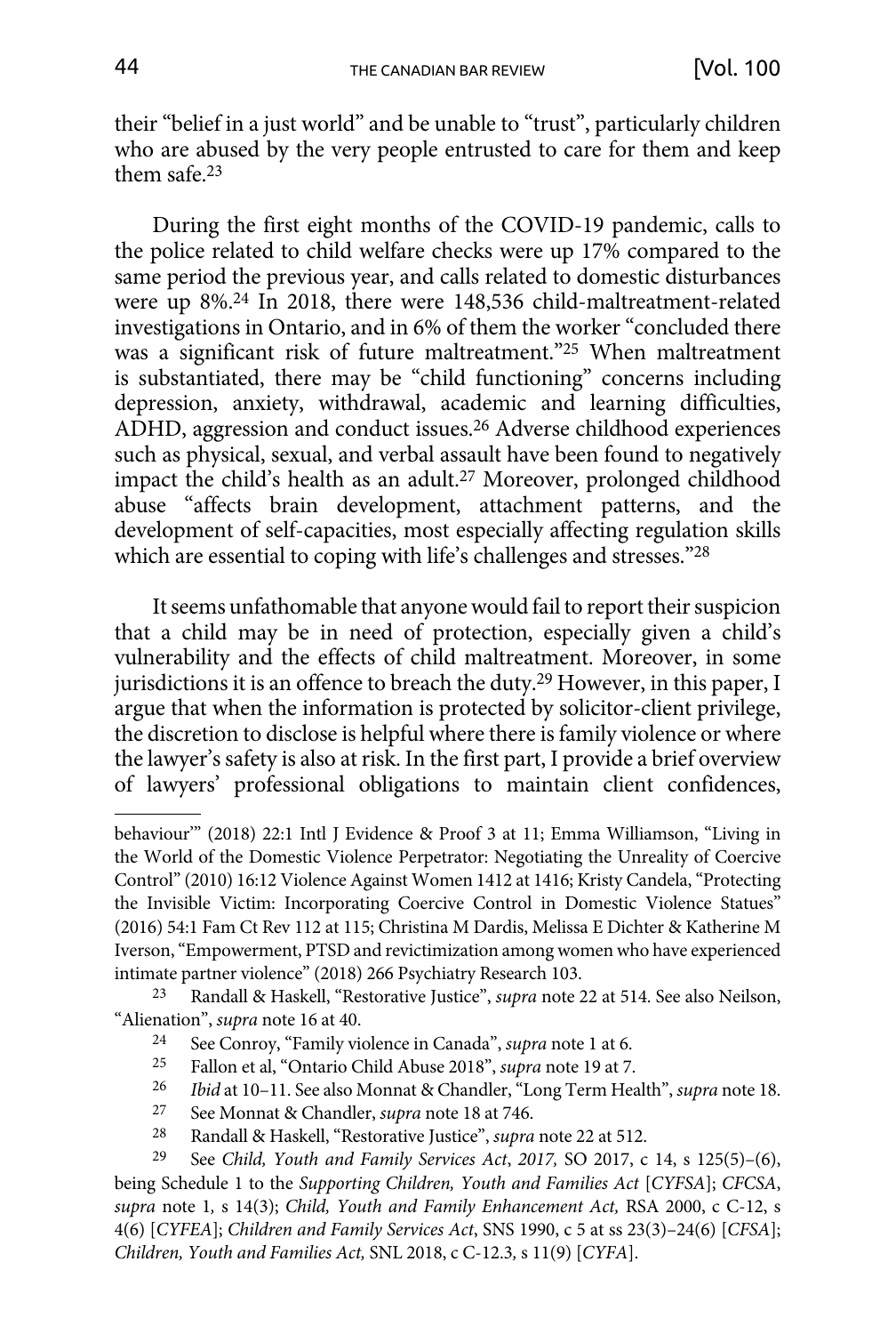<span id="page-5-0"></span>followed by an overview of the obligation to report a child who may be in need of protection in Part II. In Part III, I discuss the future harm exception and examine the debate about whether the exception should be mandatory or permissive. Finally, in Part IV, I consider reporting in the context of three lawyer-client relationships, namely, when the client is (i) the perpetrator, (ii) the other parent or guardian who is also a victim of IPV, and (iii) the child who is at risk. The overriding consideration throughout this paper is safety. In most cases, if the future harm exception is met, the decision to report will be straight-forward. However, there are circumstances where there may be another option that takes a broader view of safety while preserving the solicitor-client relationship. In my view, the discretion provided by the exception allows counsel to prioritize safety, often in consultation with her client.

#### **1. The Duty to Maintain Client Confidences**

A lawyer must keep her client's confidences indefinitely, and only disclose protected information in the most extraordinary circumstances pursuant to an exception,<sup>30</sup> client consent, or waiver.<sup>31</sup> There is no exception for instances where the ultimate purpose is to determine the best interests of a child.32 The obligation to maintain client confidences springs from the lawyer's duty of loyalty which is grounded in the law governing fiduciaries.33 A lawyer has an almost unwavering duty to her client's cause, matched only by her duty to the administration of justice. There are two sources of the lawyer's obligation to keep a client's confidences: the common law doctrine of solicitor-client privilege, and the ethical duty of confidentiality found in law societies' codes of professional conduct.34 The distinction between solicitor-client privilege and the duty of confidentiality is crucial for determining whether a lawyer can disclose protected information when a child may be in need of protection; I will briefly discuss each one.

<sup>30</sup> Exceptions include the following: innocence at stake exception to solicitor-client privilege; future harm exception; and, in the lawyer's self-defence or to collect legal fees. See generally *R v Brown*, 2002 SCC 32; *Smith*, *supra* note 3; *R v McClure*, 2001 SCC 14 at para 35 [*McClure*]; *Model Code*, *supra* note 4, rs 3.3-1[c], 3.3-3 to 3.3-7.

<sup>31</sup> See *Model Code*, *supra* note 4, r 3.3-1(a)–(b). See generally Adam M Dodek, *Solicitor-Client Privilege* (Markham: LexisNexis Canada, 2014) at 189–256 [Dodek, *SCP*].

<sup>32</sup> See *Re TSZK*, 2017 ABPC 270 at paras 45–51 [*TSZK*].

<sup>&</sup>lt;sup>33</sup> The following duties spring from the duty of loyalty: avoid conflicting interests, commitment to the client's cause, candour, and keeping a client's confidence. See *Model Code*, *supra* note 4, rs 3.2-2, 3.3, 3.4-1[5] to 3.4-1[9]; *Canadian National Railway Co v McKercher LLP*, 2013 SCC 39 at paras 19–26; *R v Neil*, 2002 SCC 70 at para 16.

<sup>34</sup> See e.g. Law Society of Ontario, *Rules of Professional Conduct*, Toronto, ON: LSO, 2019, r 3.3 [*RPC*].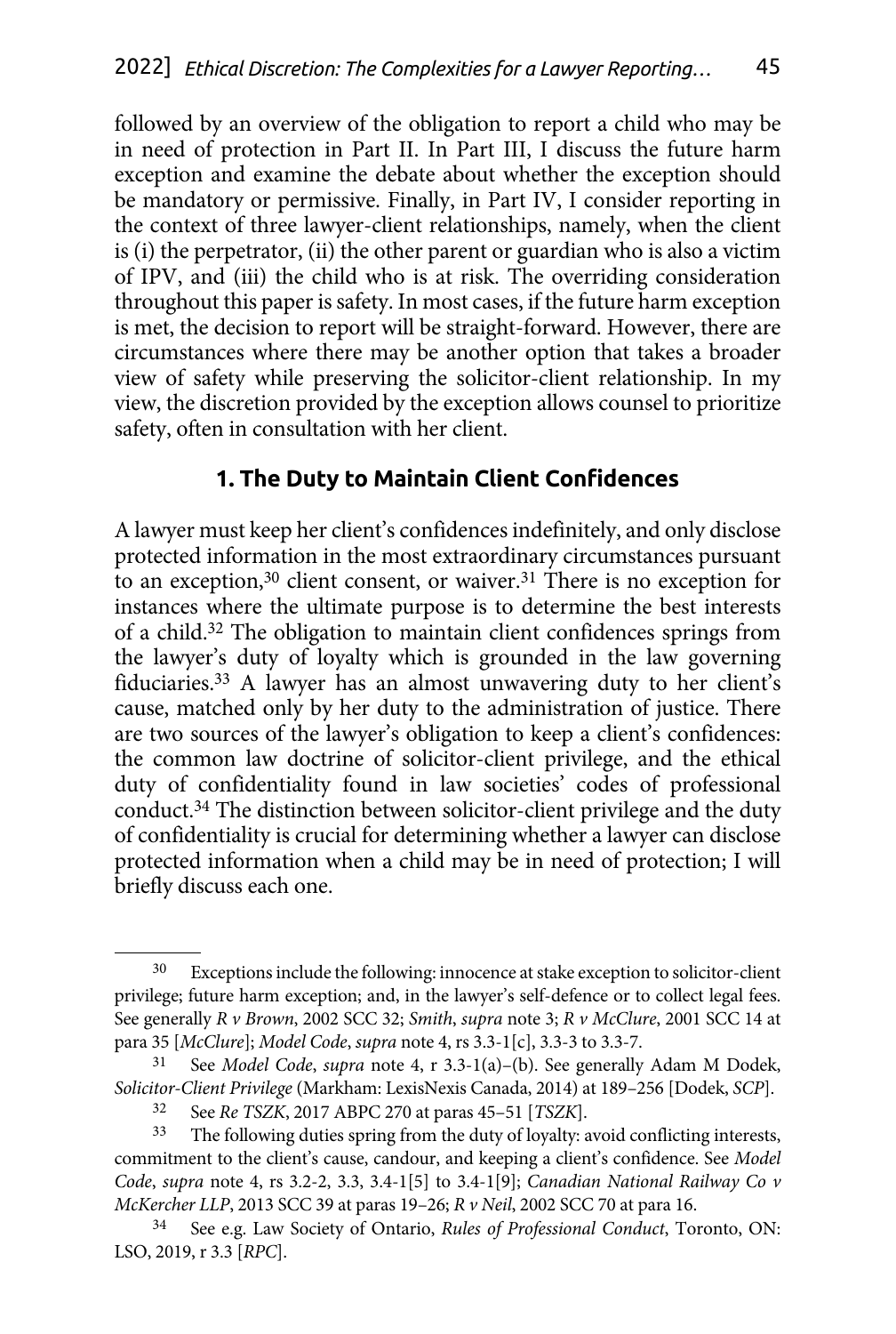Solicitor-client privilege began as a rule of evidence but it has evolved into a "quasi-constitutional right",35 and a principle of fundamental justice under section 7 of the *Charter*. 36 The Supreme Court of Canada has described solicitor-client privilege as "one of the most ancient and powerful privileges known to our jurisprudence."37 Solicitor-client privilege protects communications between the lawyer and client made for the purpose of giving and receiving legal advice.<sup>38</sup> Communications made for the purpose of facilitating the commission of a crime or fraud are not protected.39 Solicitor-client privilege protects the full continuum of lawful communications between the lawyer and client, including written and verbal communications as well as demeanor, tone and volume of speech, facial expressions, and gestures.40 Communications between third parties and the lawyer are not typically protected (except a lawyer's agent).41 Where a lawyer works in multiple capacities (e.g., as in-house counsel) legal advice may be distinguished from other types of advice.42 All lawful communications between a family lawyer and her client are protected by solicitor-client privilege.

The ethical duty of confidentiality is distinct from solicitor-client privilege, and it is broader. The duty of confidentiality can be found in professional codes of conduct. The Federation of Law Societies of Canada, *Model Code of Professional Conduct* ("*Model Code*"),43 which is almost mirrored by most provincial and territorial law societies, provides that "a lawyer at all times must hold in strict confidence all information concerning the business and affairs of a client acquired in the course of the professional relationship."44 This captures all oral and

37 *R v National Post*, 2010 SCC 16 at para 39 [*National Post*].

2nd ed (Toronto: LexisNexis, 2016) at 183 [Woolley, *ULEC*] (the duty of confidentiality

<sup>35</sup> Dodek, *SCP*, *supra* note 31 at 3, 18–21. The following cases elevated solicitorclient privilege from a rule of evidence to a quasi-constitutional right: *R v Campbell,* [1999] 1 SCR 565 (SCC), 171 DLR (4th) 193; *Lavallee, Rackel & Heintz v Canada (AG); White, Ottenheimer & Baker v Canada (AG); R v Fink*, 2002 SCC 61; *Smith*, *supra* note 3; *McClure*, *supra* note 30.

<sup>36</sup> See *McClure*, *supra* note 30 at para 41.

<sup>38</sup> See John H Wigmore, *Wigmore on Evidence*, ed by John T McNaughton (Boston: Little Brown, 1961) vol 8, s 2292; *Howley v R*, [1927] SCR 529 at para 11, [1927] DLR 265; Dodek, *SCP*, *supra* note 31 at 48–49.

<sup>39</sup> See *Desc*ô*teaux et al v Mierzwinski*, [1982] 1 SCR 860, 141 DLR (3d) 590 [*Desc*ô*teaux*]; Dodek, *SCP*, *supra* note 31 at 54.

<sup>40</sup> See *R v Amsel*, 2017 MBPC 52 at para 27 [*Amsel*]; Dodek, *SCP*, *supra* note 31 at 49–53.

<sup>41</sup> See *Smith*, *supra* note 3 at paras 9–18; Dodek, *SCP*, *supra* note 31 at 38.

<sup>42</sup> See Dodek, *SCP*, *supra* note 31 at 391–93.

<sup>43</sup> See *Model Code*, *supra* note 4.

<sup>44</sup> *Ibid*, rs 3.3-1 to 3.3-7; Alice Woolley, *Understanding Lawyers' Ethics in Canada*,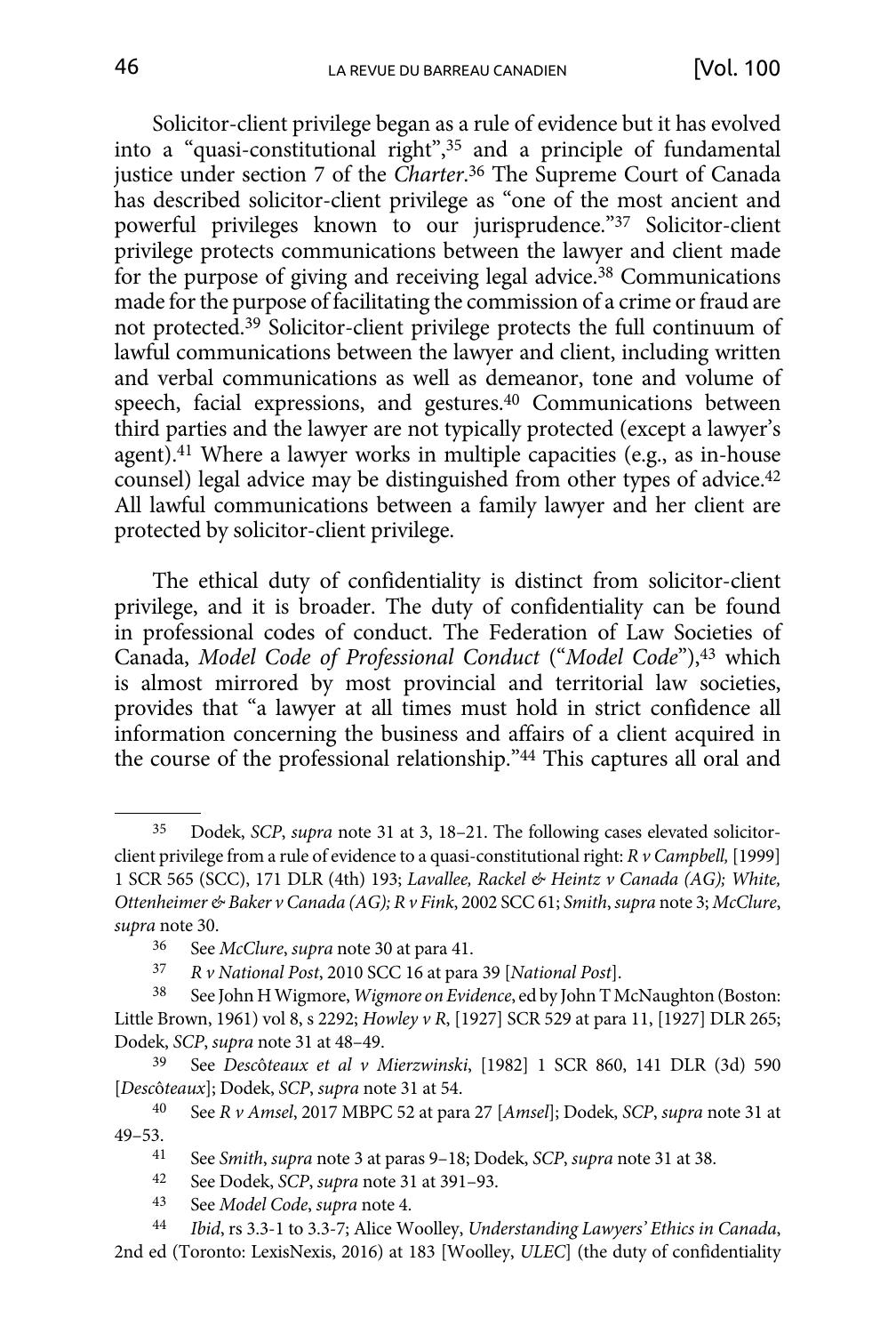written information and communications between the lawyer and client throughout the solicitor-client relationship.45 The duty of confidentiality protects information a lawyer receives about the client from a third party, and it applies regardless of whether others know the information.46 In other words, if a client's child divulged information to their parent's lawyer, that information is not privileged, only confidential.

The need for a client to be able to make "full and frank" disclosure to his lawyer so the lawyer can competently represent him, is cited as the purpose of a lawyer's obligation to keep the client's confidences.47 The rationale often provided is that a client will not disclose all the relevant facts to his lawyer unless he is "secure in the knowledge that the words and documents which fall within the scope of the privilege will not be disclosed."48 The idea is that a lawyer cannot competently represent a client without all of the information, which a client will not disclose unless he trusts his lawyer to keep it confidential.49 Empirical evidence has not supported that claim, however, so the argument may not be as strong as its historical reliance suggests it ought to be.50

If a lawyer discloses protected information absent a court order and she is wrong about whether an exception applies, or if she discloses because she thinks it is in the public interest despite no exception permitting the disclosure, she may be held liable. Her client may sue her

47 *Solosky v R*, [1980] 1 SCR 821 at 834, 16 CR (3d) 294. See also *Blank v Canada (Minister of Justice)*, 2006 SCC 39 at para 26; *McClure*, *supra* note 30 at para 33; *Canada (Privacy Commissioner) v Blood Tribe Department of Health*, 2008 SCC 44 at para 9; *ibid*, rs 3.3-1[1], 3.3-3[1]; Adam M Dodek, "Reconceiving Solicitor-Client Privilege" (2010) 35 Queen's LJ 493 at 508–11; Dodek, *SCP*, *supra* note 31 at 7–8. But see William H Simon, "Attorney-Client Confidentiality: A Critical Analysis" (2017) 30:3 Geo J Leg Ethics 447 at 449 (trust does not rationalize confidentiality, lawyers can breach it in self-interest re. claiming fees and in self-defence).

50 See Adam M Dodek, "Doing Our Duty: The Case for a Duty of Disclosure to Prevent Death or Serious Harm" (2001) 50 UNBLJ 215 at 222 [Dodek, "Duty"]. See also Fred C Zacharias, "Rethinking Confidentiality" (1989) 74:2 Iowa L Rev 351 at 364–66; Monroe H Freedman & Abbe Smith, *Understanding Lawyers' Ethics*, 5th ed (Durham, NC: Carolina Academic Press, 2016) at 138–40.

likely also excludes communications made for the purpose of committing a crime or fraud).

<sup>45</sup> See Dodek, *SCP*, *supra* note 31 at 118–19.

<sup>46</sup> See *Model Code*, *supra* note 4, r 3.3-1[2].

<sup>48</sup> *Smith*, *supra* note 3 at para 35. But see Cross, "Luke's Place Report", *supra* note 1 at 15.

See also Wayne N Renke, "Secrets and Lives—The Public Safety Exception to Solicitor Client Privilege: *Smith v Jones*" (1999) 37:4 Alta L Rev 1045 at 1053 [Renke, "Secrets and Lives"].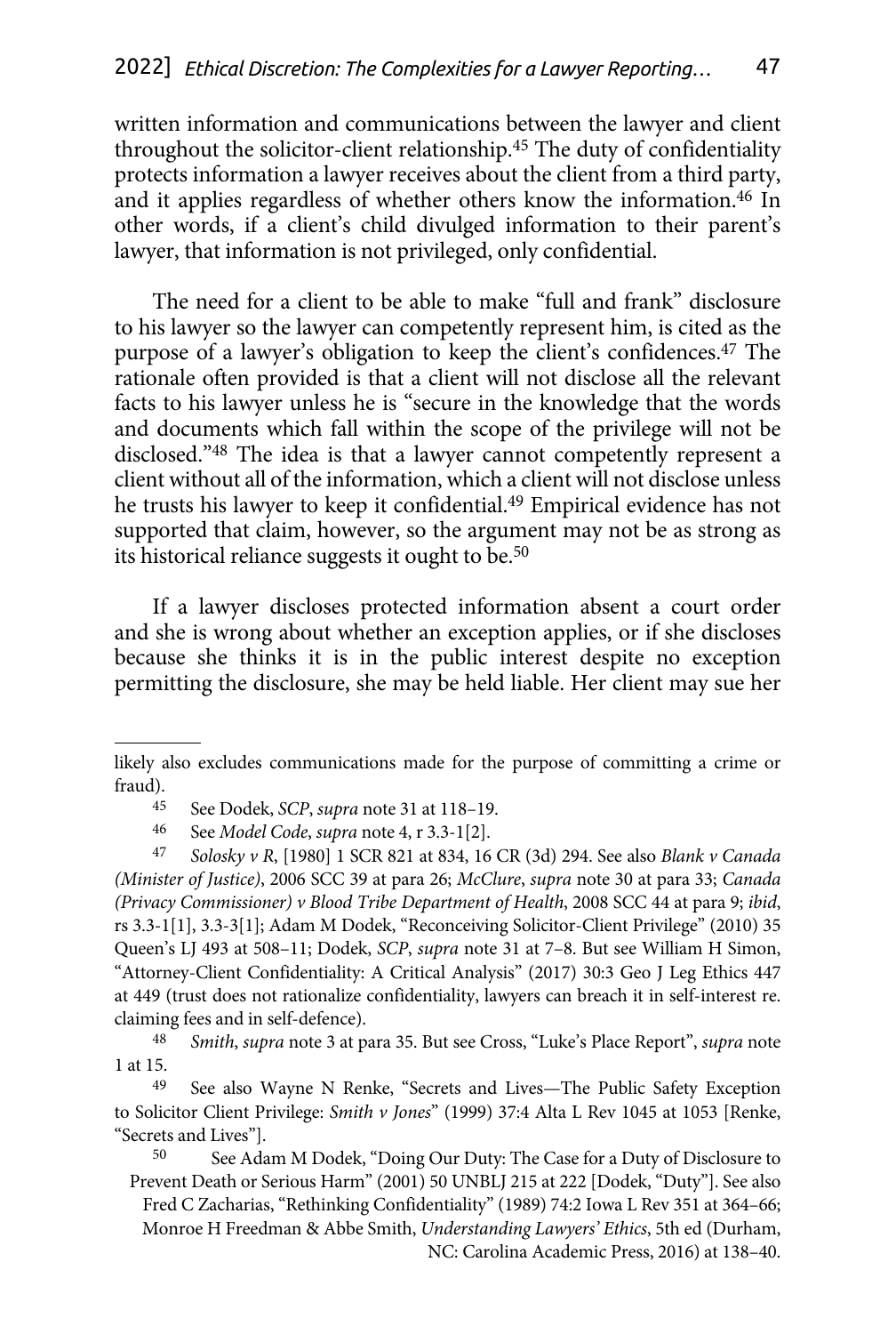<span id="page-8-0"></span>for damages,<sup>51</sup> citing breach of confidentiality<sup>52</sup> and breach of fiduciary duty.53 The lawyer may also be subject to disciplinary action by her law society for professional misconduct.<sup>54</sup> That said, Nicholas Bala, Rachel Birnbaum and Lorne Bertrand found that 20% of children's lawyers admitted to having disclosed a "child's secret" to prevent harm to that child.55 Their study did not focus on the future harm exception or child protection legislation, so it's possible that the respondents interpreted "harm" broadly; however their findings do suggest lawyers' willingness to disclose a child's confidences in order to do what is perceived to be best for the child.

#### **2. The Duty to Report a Child Who May Be in Need of Protection**

Provincial and territorial child protection legislation provides that everyone who has a reasonable suspicion that a child is in need of protection must report it to a child protection agency, or in some provinces, the police.<sup>56</sup> This obligation also applies to lawyers, except when the information is protected by solicitor-client privilege.57 Most people who report a child who may be in need of protection are professionals such as employees in community agencies and schools, health professionals, day care providers, and mental health professionals.58 Research does not capture how many

<sup>51</sup> See *Desc*ô*teaux*, *supra* note 39 at 871.

<sup>52</sup> Legal action for breach of confidentiality tends to occur when a client seeks to disqualify a lawyer where there is potential for misuse of confidential information. This occurs more often than a client suing a lawyer for actual misuse of confidential information. See generally Woolley, *ULEC*, *supra* note 44 at 195–98; Brooke MacKenzie, "Explaining Disqualification: An Empirical Review of Motions for the Removal of Counsel" (2020) 45:2 Queen's L J 199.

<sup>53</sup> See e.g. *Szarfer v Chodos* (1986), 27 DLR (4th) 388 (Ont H Ct J), aff'd [1988] 66 OR (2d) 350 (Ont CA). See generally Alice Woolley, "The lawyer as fiduciary: Defining private law duties in public law relations" (2015) 65:4 UTLJ 285.

<sup>54</sup> See e.g. *Law Society of Upper Canada v A Member*, 2005 CanLII 16408 (Ontario Law Society Tribunal); *Law Society of Upper Canada v Anber*, 2014 ONLSTH 143 (Ontario Law Society Tribunal); *Re Mccarthy*, 2016 LSBC 23 (Law Society of British Columbia).

<sup>55</sup> See Nicholas Bala, Rachel Birnbaum & Lorne Bertrand, "Controversy about the Role of Children's Lawyers: Advocate or Best Interests Guardian? Comparing Practices in Two Canadian Jurisdictions with Different Policies for Lawyers" (2013) 51:4 Fam Ct Rev 681 at 692 [Bala, Birnbaum & Bertrand, "Controversy"].

<sup>56</sup> See e.g. *CYFSA*, *supra* note 29, s 125(1); *CFCSA*, *supra* note 1, s 14; *CYFEA*, *supra* note 29, s 4; *CFSA*, *supra* note 29, ss 23–25; *CYFA*, *supra* note 29*,* s 11.

<sup>57</sup> See e.g. *CFCSA*, *supra* note 1, s 14(2)(a).

See Public Health Agency of Canada, "[Canadian Incidence Study of Reported](https://perma.cc/X44C-9NCX) [Child Abuse and Neglect —2008: Major Findings"](https://perma.cc/X44C-9NCX) (2010) at 25–26, online (pdf): *Canadian Child Welfare Research Portal* <cwrp.ca> [perma.cc/X44C-9NCX] [Public Health Agency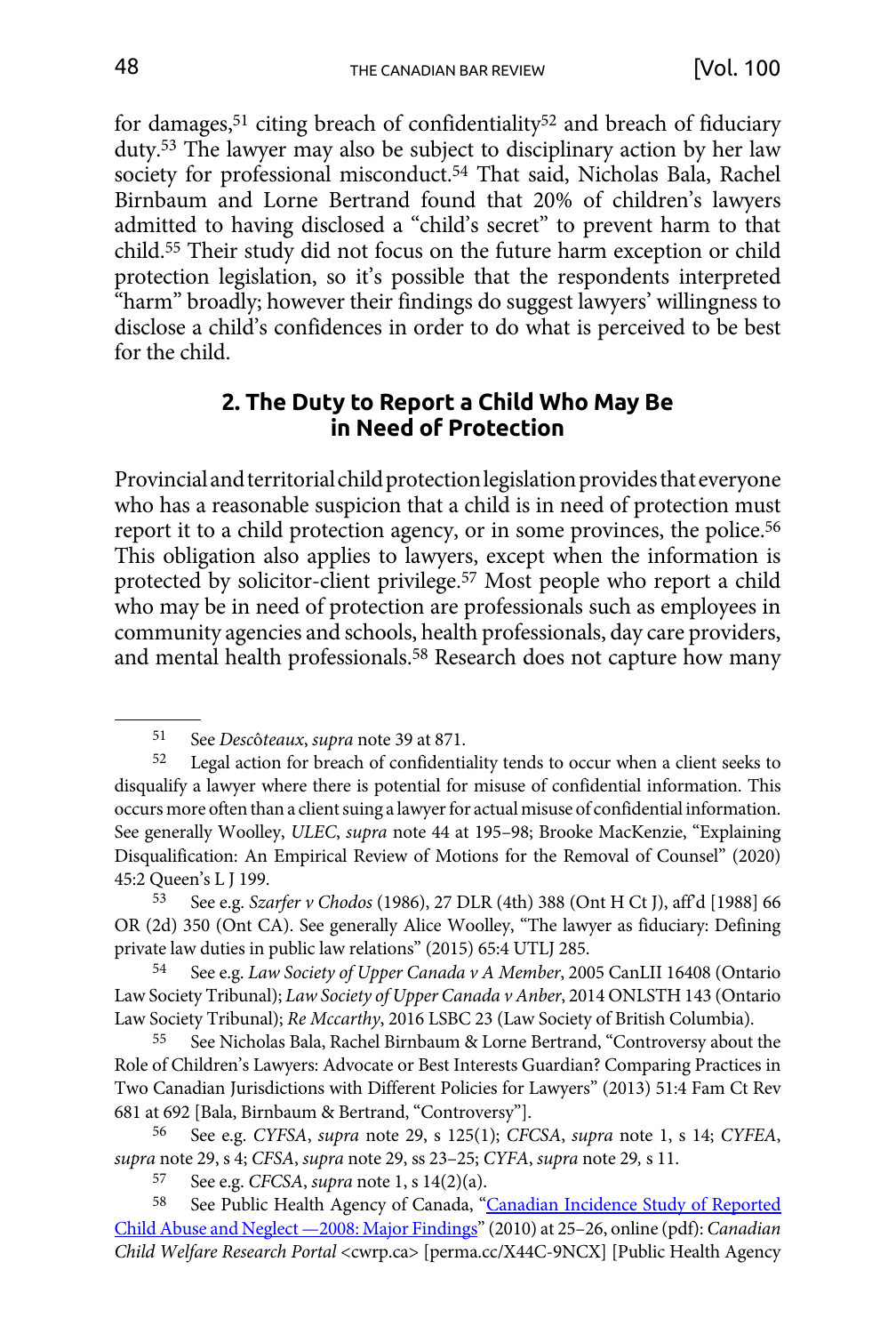lawyers report; however, they may be represented in two small categories ("other" or "anonymous").59

The Public Health Agency of Canada has tracked five types of maltreatment, namely, physical abuse, sexual abuse, neglect, emotional maltreatment, and exposure to IPV (meaning "direct witness to physical violence, indirect exposure to physical violence, and exposure to emotional violence").60 In 2008 there were 235,842 child-maltreatment-related investigations conducted in Canada; 74% focused on incidents that may have already occurred, and 26% were concerns about a "risk of future maltreatment".61 More recently, Ontario statistics show that in 2018 36% of investigations were concerns about a "risk of future maltreatment"62 and of the substantiated investigations, the majority involved exposure to IPV (45%).63 Incidents of child maltreatment seem to have increased since the COVID-19 pandemic began,<sup>64</sup> but by exactly how much is currently unclear.65

60 See Public Health Agency of Canada, "Canadian Child Abuse 2008", *supra*  note 58 at 30–31 (physical abuse includes shaking, pushing, grabbing, throwing, hitting, punching, kicking, biting, hitting with an object, choking, poisoning, stabbing; sexual abuse includes penetration, attempted penetration, oral sex, fondling, sex talks or images, voyeurism, exhibitionism, exploitation; neglect includes failure to supervise, permitting criminal behaviour, physical neglect, medical or dental neglect, failure to provide psychiatric or psychological treatment, abandonment, educational neglect; emotional maltreatment includes terrorizing or threat of violence, verbal abuse, isolation, confinement, inadequate nurturing or affection, exploiting or corrupting behaviour, exposure to physical violence; exposure to IPV includes direct and indirect exposure to physical abuse, and exposure to emotional abuse).

61 *Ibid* at 1.

62 Fallon et al, "Ontario Child Abuse 2018", *supra* note 19 at 7 (there were 148,536 child-maltreatment-related investigations).

63 *Ibid* at 35. See also Tara Black et al, "[Intimate Partner Violence Investigations](https://perma.cc/Q94H-26QS) [in Ontario in 2018](https://perma.cc/Q94H-26QS)" (April 2020), online (pdf): *Canadian Child Welfare Research Portal*  <cwrp.ca> [perma.cc/Q94H-26QS].

64 See Conroy, "Family violence in Canada", *supra* note 1 at 6. See also Jennifer Koshan, Janet Mosher & Wanda Wiegers, "COVID-19, the Shadow Pandemic, and Access to Justice for Survivors of Domestic Violence" (2020) 57:3 Osgoode Hall LJ 739.

65 See Conroy, "Family violence in Canada", *supra* note 1 at 6; Andrea Gonzalez, Tracie O Afifi & Lil Tonmyr, "Completing the picture: a proposed framework for child [maltreatment surveillance and research in Canada](https://perma.cc/9FTQ-4ZN2)" (27 September 2021), online (pdf): *Canada* <www.canada.ca> [perma.cc/9FTQ-4ZN2].

of Canada, "Canadian Child Abuse 2008"]; Fallon et al, "Ontario Child Abuse 2018", *supra*  note 19 at 28–29.

<sup>59</sup> See Fallon et al, "Ontario Child Abuse 2018", *supra* note 19 at 28–29 (other: 3%; anonymous: 4%); Public Health Agency of Canada, "Canadian Child Abuse 2008", *supra*  note 58 at 25–26 (other: 5%; anonymous: 3%).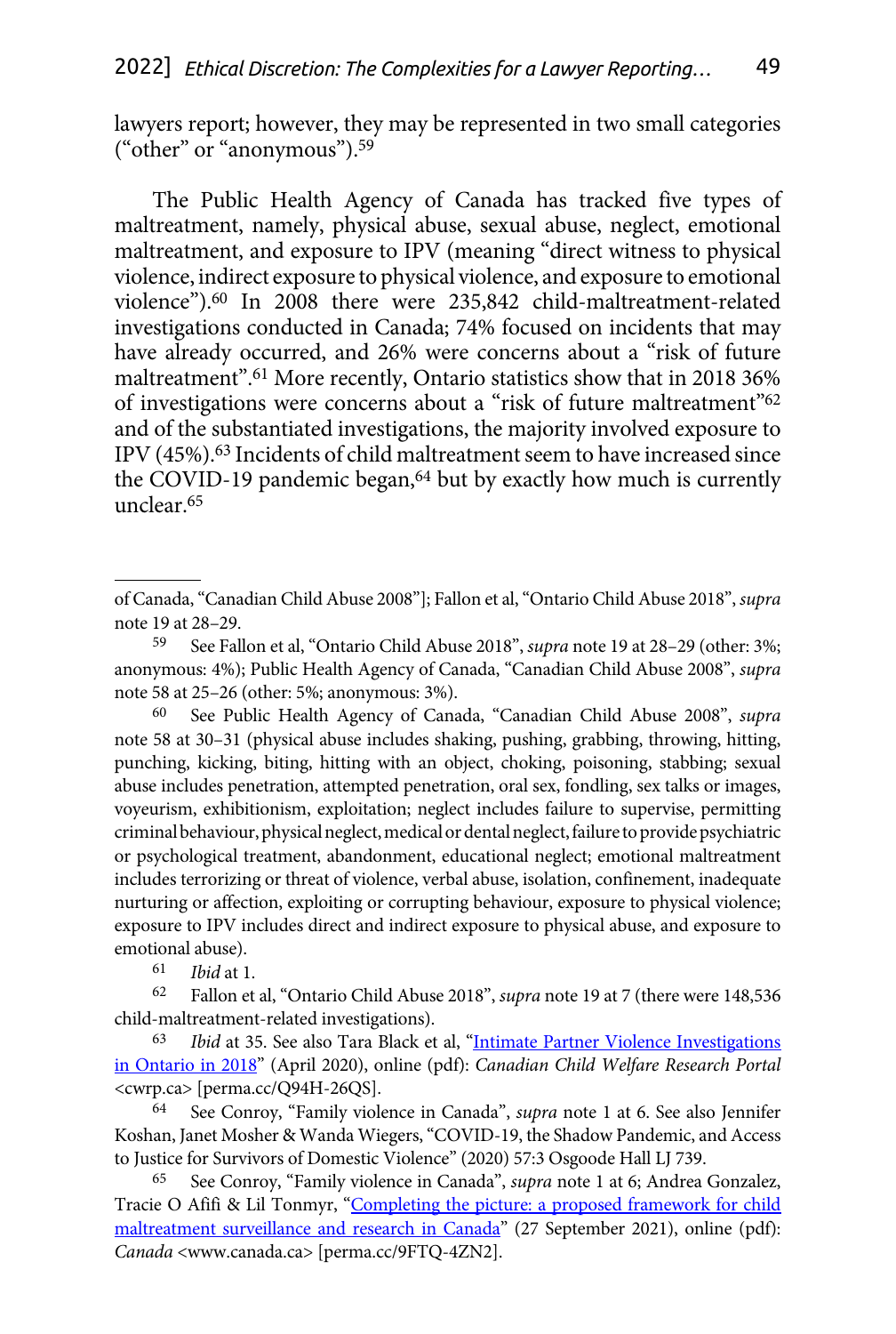I reviewed child protection legislation from Ontario,<sup>66</sup> British Columbia,67 Alberta,68 Nova Scotia,69 and Newfoundland.70 The legislation varies in how they define what suggests a child is at risk, but they all include physical, sexual, or emotional harm that has occurred or is likely to occur.<sup>71</sup> The duty to report does not indicate that the reporter must be certain of the harm, or risk of harm, only that they have a "reason to believe"72 or a "suspicion" that the child is in need of protection.73

There is overwhelming evidence that children who are exposed to family violence suffer from physical, developmental, and psychological harm.<sup>74</sup> Where there is coercive control, a child is commonly a tactical pawn in the abuse towards their mother, and may also experience abuse alongside their mother.75 Research suggests that coercive control "extends to children in a sizeable proportion of cases."76 A child's exposure to IPV is typically a type of maltreatment recognized by child protection legislation. That said, none of the legislation I reviewed explicitly included "IPV" or "coercive control" as a specific circumstance, but they typically

71 See e.g. *CYFSA*, *supra* note 29, s 125(1); *CFCSA*, *supra* note 1, s 13; *CYFEA*, *supra* note 29, ss 1(2)–(3); *CFSA*, *supra* note 29, s 22; *CYFA*, *ibid,* s 10.

72 *CFCSA*, *supra* note 1*,* s 14(1). See also *CYFEA*, *supra* note 29*,* s 4(1).

73 *CYFSA*, *supra* note 29, s 125(1). See also *Children's Catholic Aid Society of Metropolitan Toronto v N (J),* [2000] OJ No 5093, 12 RFL (5th) 278 (Ont Ct J) at para 43 [*Catholic*].

74 See generally *LAR v EJR*, 2014 BCSC 966; *Jackson v Jackson*, [2008] 50 RFL (6th) 149, OJ No 342 (Ont Sup Ct J) at paras 12–24; *Divorce Act*, *supra* note 6, ss 16(3)(j), 16(4); Linda C Neilson & Susan B Boyd, ["Interpreting the new](https://perma.cc/9XLQ-BZ82) *Divorce Act*, Rules of Statutory [Interpretation & Senate Observations](https://perma.cc/9XLQ-BZ82)" (8 March 2020) at 6–7, online (pdf): *Women's Legal Education and Action Fund* <www.leaf.ca> [perma.cc/9XLQ-BZ82]; Peter Jaffe et al, ["Risk Factors for Children in Situations of Family Violence in the Context of Separation](https://perma.cc/7XZE-Z9DV) [and Divorce](https://perma.cc/7XZE-Z9DV)" (February 2014) at 14–19, online (pdf): *Department of Justice* <www.justice. gc.ca> [perma.cc/7XZE-Z9DV]; Department of Justice, "[Legislative Background:](https://perma.cc/CZY2-9WZH) *An Act [to amend the Divorce Act, the Family Orders and Agreements Enforcement Assistance Act](https://perma.cc/CZY2-9WZH) [and the Garnishment, Attachment and Pension Diversion Act and to make consequential](https://perma.cc/CZY2-9WZH)  amendments to another Act* [\(Bill C-78 in the 42nd Parliament\)"](https://perma.cc/CZY2-9WZH) (29 August 2019) at B, online: *Department of Justice* <www.justice.gc.ca> [perma.cc/CZY2-9WZH]; Monnat & Chandler, "Long Term Health", *supra* note 18; Morris, "Acting", *supra* note 18 at 2; Neilson, "Alienation", *supra* note 16 at 6–7; Neilson, *Responding*, *supra* note 18 at 3.1.2, 6.2.5, 6.2.6, 6.3.

75 See Evan Stark & Marianne Hester, "Coercive Control: Update and Review" (2019) 25:1 Violence Against Women 81 at 96–98 [Stark & Hester, "Coercive Control"].

76 *Ibid* at 96.

<sup>66</sup> See *CYFSA*, *supra* note 29.

<sup>67</sup> See *CFCSA*, *supra* note 1.

<sup>68</sup> See *CYFEA*, *supra* note 29.

<sup>69</sup> See *CFSA*, *supra* note 29.

<sup>70</sup> See *CYFA*, *supra* note 29.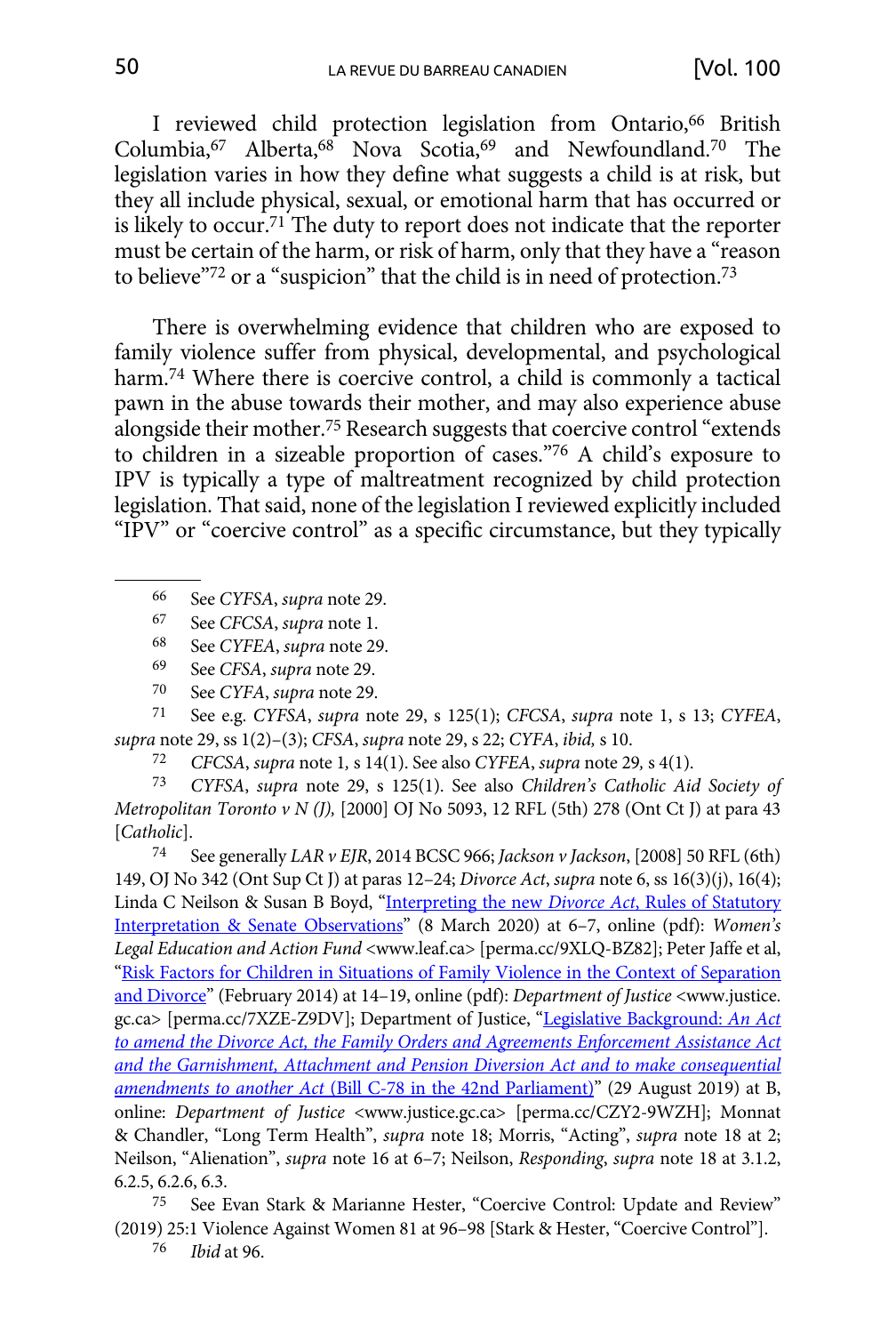incorporated exposure to family violence.77 For example, legislation in both British Columbia and Alberta specify "domestic violence"78 or "family violence"79 as a factor indicating a child is in need of protection. British Columbia specifies that "a child needs protection" when "the child is emotionally harmed by … living in a situation where there is domestic violence by or towards a person with whom the child resides,"80 and that "likelihood of physical harm to a child increases" in those circumstances.<sup>81</sup> Alberta defines "emotional injury" to include both "exposure to family violence" and being subjected to "inappropriate criticism, threats, humiliation, accusations or expectations of or toward the child".<sup>82</sup> Both Nova Scotia and Newfoundland legislation specify that a child may be in need of protection if they are "exposed to or made aware of violence,"83 or where they are subjected to "inappropriate criticism, humiliation or expectations".84 Ontario jurisprudence confirms that emotional harm includes harm caused by exposure to IPV.85

Child protection legislation requires that if a lawyer has confidential information and a reasonable suspicion that a child is in need of protection, the lawyer must report it.<sup>86</sup> For example, if a lawyer learns about a situation from a third party the information will be confidential but not privileged, so a lawyer is required to report what she knows. In other words, if a lawyer learns something directly from her client's child, or her client's spouse, she is required to report her concern, including any information about past

- 78 *CFCSA*, *supra* note 1, ss 13(1)(e)(ii), (1.2).
- 79 *CYFEA*, *supra* note 29, ss 1(3)(a)(ii)(C), (D).
- 80 *CFCSA*, *supra* note 1, s 13(1)(e)(ii).
- 81 *Ibid,* s 13(1.2).
- 82 *CYFEA*, *supra* note 29, ss 1(3)(a)(ii)(C), (D).
- 83 *CFSA*, *supra* note 29, s 22(2)(i). See also *CYFA*, *supra* note 29, s 10.
- 84 *CFSA*, *supra* note 29*,* s 3(1)(la), 22(2)(f). See also *CYFA*, *supra* note 29*,* s 10(3)(e).

85 Examples of emotional harm include when the child is exposed to a pattern of IPV, and/or where there is a high level of parental conflict, see generally *Windsor-Essex Children's Aid Society v EW,* 2020 ONCA 682, leave to appeal to SCC refused, 39521 (20 May 2021); *Children's Aid Society of the Region of Municipality of Waterloo v DB*, 2021 ONSC 5252 at para 163; *Children's Aid Society of Oxford County v EMT,* 2019 ONCJ 767 at paras 26-27; *Family Children's Services of St Thomas and Elgin v MM*, 2019 ONSC 4649 at para 64; *Children's Aid Society of Toronto v RS,* 2019 ONCJ 866 at para 108.

86 See *CYFSA*, *supra* note 29, s 125(10); *CFCSA*, *supra* note 1, s 14(2)(b); *CYFEA*, *supra* note 29, s 4(2); *CFSA*, *supra* note 29, ss 23(1), 24(3), 25A; CYFA, *supra* note 29, s 11(7).

<sup>77</sup> Ontario is the only province that does not specify family violence as a reason a child is need of protection; however, "the police and child protection agencies … consider spousal violence an important factor in reporting and investigation of cases, and a serious risk factor for emotional harm to a child", see Berend Hovius, Mary-Jo Maur & Nicholas C Bala, *Family Law: Text, Cases, Materials and Notes,* 9th ed (Toronto: Thomson Reuters, 2017) at 105.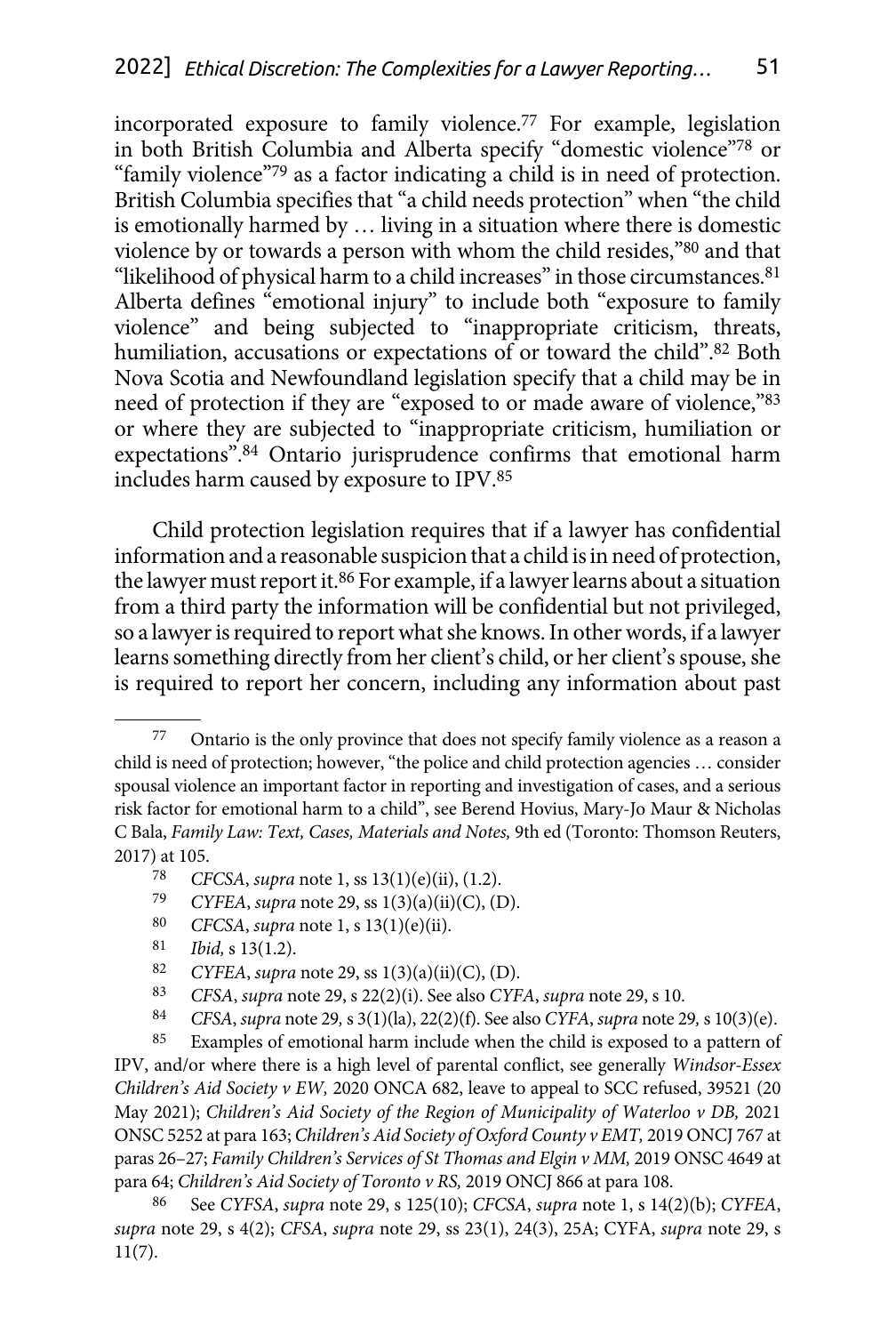abuse. Similarly, government lawyers and in-house counsel may learn of a situation involving a child in the course of their employment. The information would be confidential but not privileged if it has nothing to do with the provision of legal advice, and so a lawyer must report it.

Child protection legislation is typically clear that the duty to report "does not apply to information that is privileged as a result of a solicitorclient relationship."87 The Ontario legislation does not "abrogate" solicitor-client privilege.88 However, Newfoundland requires that a lawyer report regardless of whether the information is confidential or privileged.89 Where the legislation does not impose a duty, reporting requires that an exception to privilege be met. Justice Zuker called this tension between the duty to report and solicitor-client privilege an "apparent conflict".90 Our society recognizes the "pernicious effects of child abuse" and therefore imposes a statutory duty on "anyone" to report suspected abuse.91 However, a lawyer's duty of loyalty is to her client, not third parties. If she were to have an obligation to a third person, that may risk her ability to be loyal to her client and may amount to a conflict of interest.92 Solicitor-client privilege assists in making the justice system work and is a principle of fundamental justice,<sup>93</sup> and it needs to be as "close to absolute as possible".94 The idea that a lawyer can violate the solicitor-client relationship by divulging protected information contrary to her client's interests is in direct tension with the lawyer's role. Thus, it makes sense that the legislation distinguishes solicitor-client privilege and allows exceptions, further supporting the solicitor-client relationship while making recognized allowances. When a child's safety is the issue, the most relevant exception to solicitor-client privilege is the future harm exception.95

95 See *Smith*, *supra* note 3. See also McCallum, "Mandatory Reporting", *supra* note

<sup>87</sup> *CYFEA*, *supra* note 29, s 4(3). See also *CFCSA*, *supra* note 1, s 14(2)(a); *CFSA*, *supra* note 29*,* s 25A. See also Dr Margaret McCallum, "Mandatory Child Abuse Reporting and Confidentiality in the Lawyer-Client Relationship" (2001) 50 UNBLJ 263 [McCallum, "Mandatory Reporting"].

<sup>88</sup> *CYFSA*, *supra* note 29*,* s 125(11).

<sup>89</sup> See *CYFA*, *supra* note 29, ss 11(9), 96(3).

<sup>90</sup> *Catholic*, *supra* note 73 at para 34.

<sup>91</sup> *Ibid* at para 34.

<sup>92</sup> See *Model Code*, *supra* note 4 at r 3.4.

<sup>93</sup> See *National Post*, *supra* note 37 at para 39; *McClure*, *supra* note 30 at para 41.

<sup>94</sup> *McClure*, *supra* note 30 at para 35.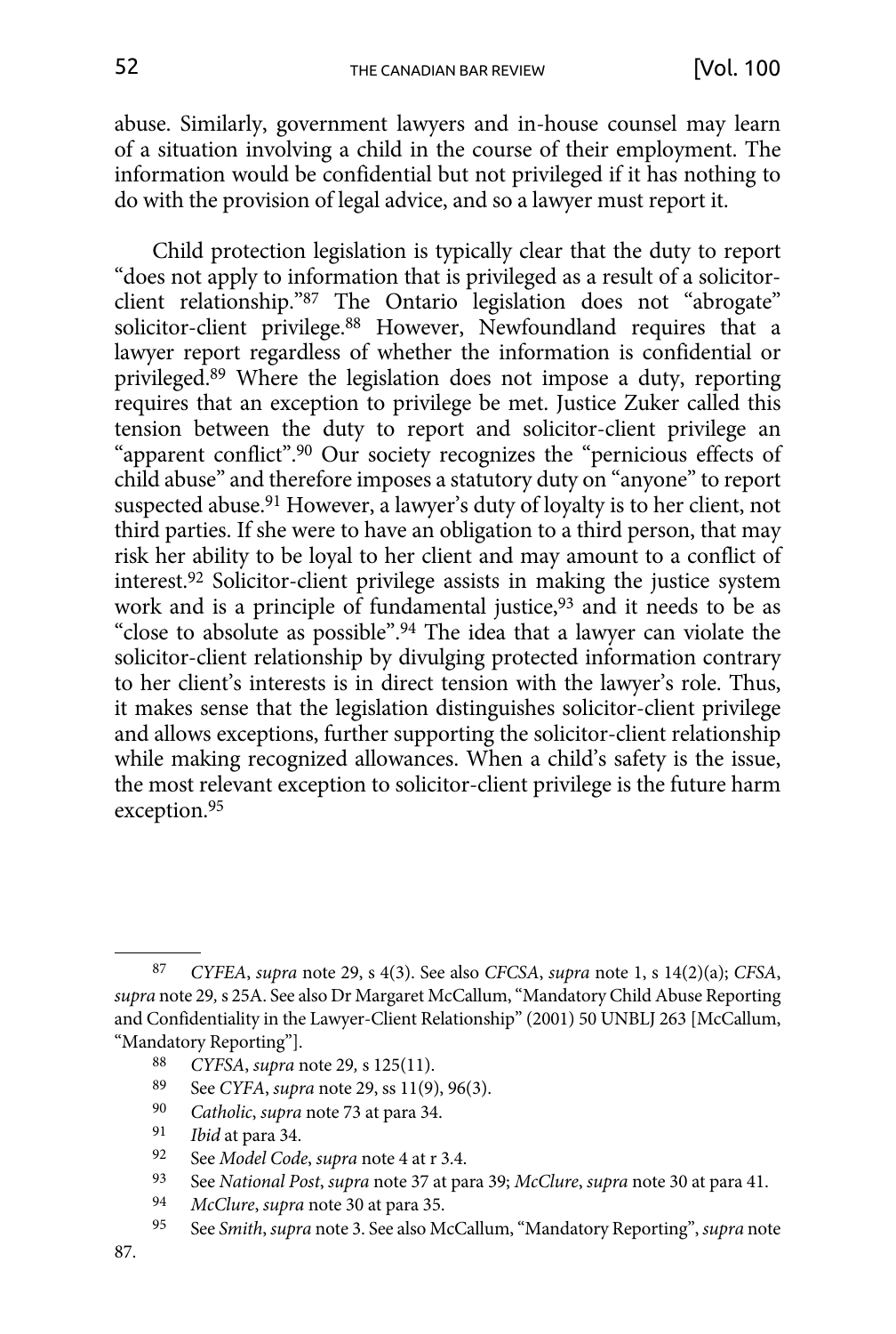### **3. The Future Harm Exception**

<span id="page-13-0"></span>The future harm exception has a higher threshold than the duty to report a child in need of protection, which only requires reasonable suspicion.<sup>96</sup> As a result, when the information is protected by solicitor-client privilege, it is not about identifying whether harm or the risk of harm might meet the low threshold of child protection legislation. The future harm exception allows disclosure of privileged and confidential information when there is an "imminent risk of serious bodily harm or death."97 The Supreme Court of Canada established the exception to solicitor-client privilege in *Smith v Jones*, 98 which is codified in the *Model Code* at Rule 3.3-3.99 A commonly used example of where the exception applies is if a lawyer learns there is a bomb in a central train station set to explode at rush hour;100 a singular event that is imminent, huge, and so disastrous that it would be immoral for a lawyer to remain silent. There is limited jurisprudence dealing with the future harm exception and child protection.<sup>101</sup>

To be excepted, the information must indicate that there is a clear, serious and imminent threat to the child.102 In *Smith v Jones,* a man was charged with aggravated sexual assault of a sex worker.103 The expert, a psychiatrist (whose communications were protected by solicitor-client privilege104) wanted to reveal that the accused had plans to kidnap, rape, and murder sex workers, and that he was likely to act on those plans if he did not have treatment.105 To determine whether public safety outweighs solicitor-client privilege, *Smith* provides that there must be "an imminent risk of serious bodily harm or death".106 The three prongs of the test— "seriousness, clarity, and imminence"—may "overlap and vary in their

101 I noted up *Smith v Jones* on CanLII and found 331 cases, of those, 9 cases use the phrase "child protection", 2 cases use the phrase "family violence" or "domestic violence", and no cases use the phrases "child in need of protection" "coercive control" or "intimate partner violence" (17 December 2021). See e.g. *TSZK*, *supra* note 32.

103 *Ibid* at para 36.

104 The protection extends to agents and experts retained by a lawyer, see *ibid* at paras 9–18; Adam M Dodek, "The Public Safety Exception to Solicitor-Client Privilege: *Smith v Jones*" (2000) 34 UBC L Rev 293 at 314; Dodek, *SCP*, *supra* note 31 at 38.

105 See *Smith*, *supra* note 3 at paras 9–18, 36–41.

<sup>96</sup> See *CYFSA*, *supra* note 29, s 125(1).

<sup>97</sup> *Smith*, *supra* note 3 at para 78. See also *Model Code*, *supra* note 4 at r 3.3-3.

<sup>98</sup> See *Smith*, *supra* note 3 at para 78.

<sup>99</sup> See *Model Code*, *supra* note 4 at r 3.3-3.

<sup>100</sup> See Monroe H Freedman, "The Life-Saving Exception to Confidentiality: Restating Law without the Was, the Will Be, or the Ought To Be" (1996) 29:4 Loy LA L Rev 1631 at 1632.

<sup>102</sup> See *Smith*, *supra* note 3.

<sup>106</sup> *Ibid* at para 78.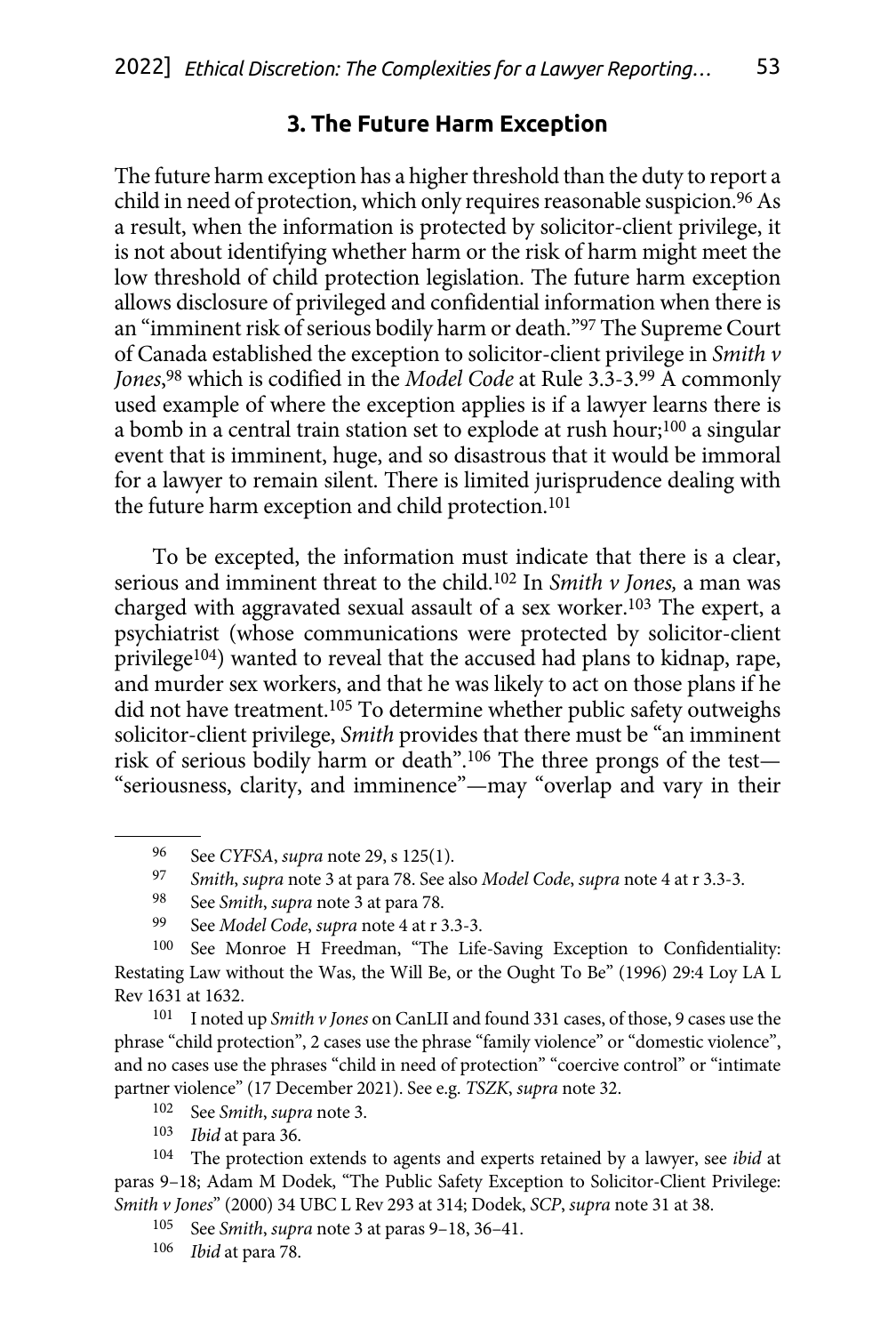importance and significance" and their weight may vary depending on the context.107

To determine whether there is a "clear" risk, Justice Cory, writing for the majority, held that the intended victim(s) must be an "identifiable person or group of persons".108 In the context of child abuse, the source of the risk and the "identifiable person" are typically obvious. The identifiable victim is the child, and the source of the risk is the parent, guardian, or a close contact.

The test requires consideration of whether there is a method of attack and "long range planning", a "prior history of violence or threats of violence", and prior assaults or threats "similar" to what is "planned".109 If there is a "history of violence", a question is whether it has "increased in severity".110 In the context of family violence there is often a history of violence, especially where there is coercive control which involves a pattern of abuse over a prolonged period of time.111 Research shows that family violence can change over time; in particular, post-separation abuse often changes and increases in severity.112 As a result, the history of violence is important but it may not be indicative of the current abuse, or the type of abuse to come. Indeed, "risks to children increase" post-separation, "once the targeted parent is no longer available" as the "buffer" between

111 See generally Evan Stark, "Re-presenting Battered Women: Coercive [Control and the Defense of Liberty"](https://perma.cc/884Y-LK88) (Paper prepared for Violence Against Women: Complex Realities and New Issues in a Changing World Conference, Montreal, 2012), online (pdf): *Stop Violence Against Women* <www.stopvaw.org> [perma. cc/884Y-LK88]; Evan Stark, *Coercive Control: How Men Entrap Women in Personal Life* (New York: Oxford University Press, 2007); Dr Jane Wangmann, "Different Types of Intimate Partner Violence—An Exploration of the Literature" (2011) 22 Australian Domestic & Family Violence Clearinghouse 1 [Wangmann, "Intimate Partner Violence"]; Kristin L Anderson, "Gendering Coercive Control" (2009) 15:12 Violence Against Women 1444; Stark & Hester, "Coercive Control", *supra* note 75.

112 See Stark & Hester, "Coercive Control", *supra* note 75 at 90; Wangmann, "Intimate Partner Violence", *supra* note 111 at 14–15; Janet E Mosher, "Grounding Access to Justice Theory and Practice in the Experiences of Women Abused by Their Intimate Partners" (2015) 32:2 Windsor YB Access Just 149; Susan L Miller & Nicole L Smolter, ""Paper Abuse": When All Else Fails, Batterers Use Procedural Stalking" (2011) 17:5 Violence Against Women 637 [Miller & Smolter, "Paper Abuse"]; Lesley Laing, "Secondary Victimization: Domestic Violence Survivors Navigating the Family Law System" (2017) 23:11 Violence Against Women 1314; Heather Douglas, "Legal systems abuse and coercive control" (2018) 18:1 Criminology & Crim Justice 84.

<sup>107</sup> *Ibid* at paras 78, 85.

<sup>108</sup> *Ibid* at paras 79–80.

<sup>109</sup> *Ibid* at para 79.

<sup>110</sup> *Ibid*.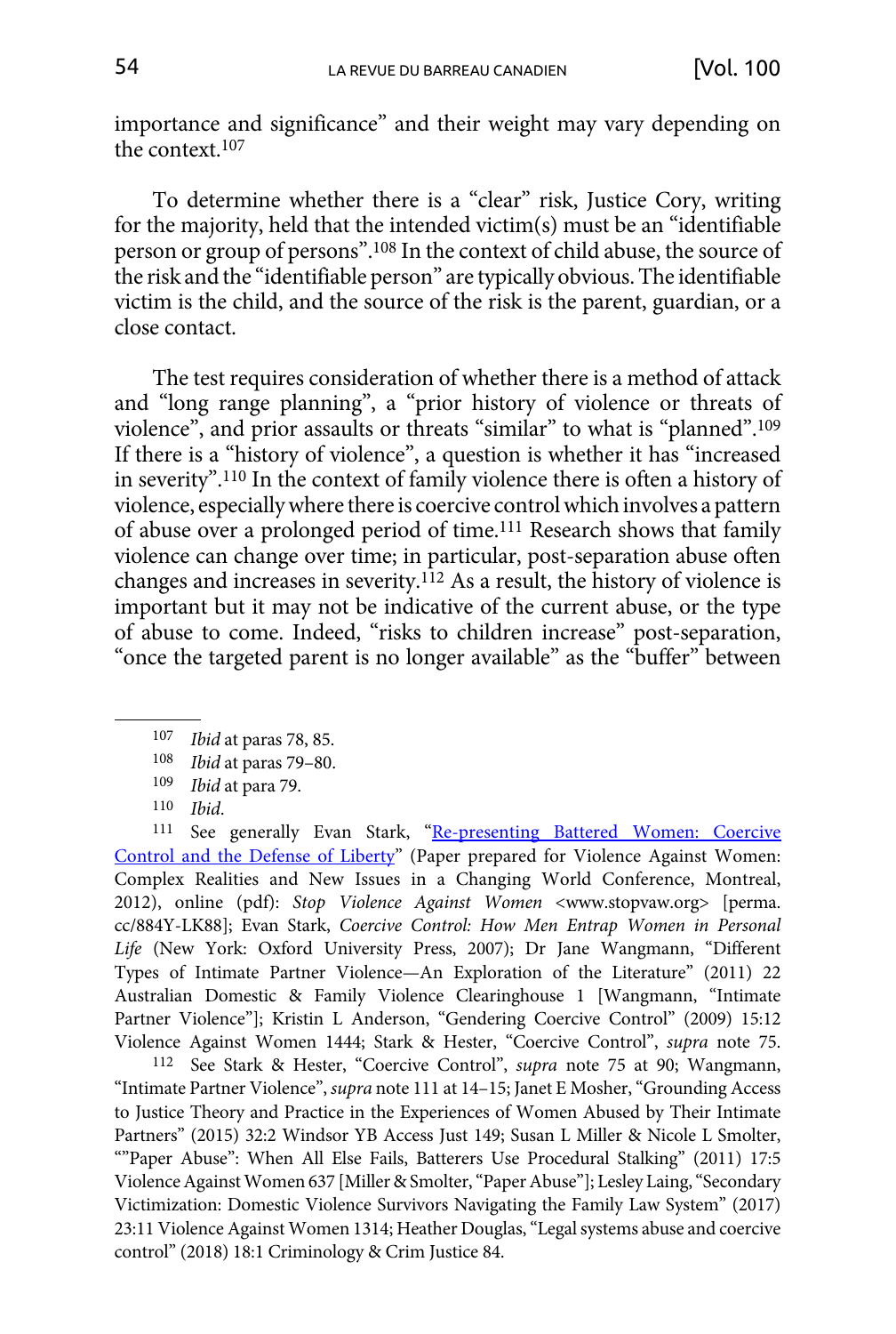the abuser and children.<sup>113</sup> Moreover, the exception is only concerned with preventing future abuse. The history of abuse is relevant to whether the test is met but ought not be disclosed unless it is necessary to prevent the future harm.114 In one of the rare cases discussing the exception in the context of child abuse, Justice Zuker observed that the child's "history of abuse or other parental misdeeds" remain protected absent consent to disclosure.<sup>115</sup>

The "imminence" prong does not demand immediacy. Justice Cory emphasized that "context" is critical.<sup>116</sup> The harm can be imminent even if it does not manifest for a period of time as long as it "creates a sense of urgency" that is "applicable [at] some time in the future."117 A "sense of urgency" and clarity are more important than establishing the specific time when the threat will be carried out or the harm will be inflicted.118 Thus, past harm does not qualify. However, as Adam Dodek argued, where there is ongoing child abuse and a "strong likelihood of future child abuse" it suggests that the imminence prong is met.119 Although the test was conceived for a new threat, it does not omit an ongoing harm provided there is urgency.

Finally, to constitute a "serious" threat, there must be danger that the victim(s) will be "killed" or suffer "serious bodily harm",120 or "serious psychological harm".121 The Court in *Smith* did not define psychological harm, only that it "substantially interferes" with a person's "health or well-being", and it may be more "pervasive and permanent … than … physical harm".122 The Court did not hinge seriousness on a criminal act. Instead, they focused on the harm caused, which is helpful for child abuse because emotional abuse, such as coercive control, is not criminalized.123 In contrast, however, child protection legislation does not require a *serious* risk of harm as a threshold for triggering the duty to report, only a suspicion of past or future harm.124 It is the Children's

- 115 *Catholic*, *supra* note 73 at para 29.
- 116 *Smith*, *supra* note 3 at para 84.
- 117 *Ibid*.
- 118 *Ibid*.
- 119 Dodek, *SCP*, *supra* note 31 at 264.
- 120 *Smith*, *supra* note 3 at para 82.
- <sup>121</sup> *Ibid* at para 83, citing *R v McCraw,* [1991] 3 SCR 72 at 81 (SCC). 122 *Ibid* at para 83.
- 

123 See generally Bill C-247, *An Act to amend the Criminal Code (controlling or coercive conduct),* 2nd Sess, 43rd Parl, 2020 (first reading 5 October 2020).

<sup>113</sup> Neilson, "Alienation", *supra* note 16 at 38.

<sup>114</sup> See *Smith*, *supra* note 3 at para 86; Dodek, *SCP*, *supra* note 31 at 266.

<sup>124</sup> See *CYFSA*, *supra* note 29, s 125(1).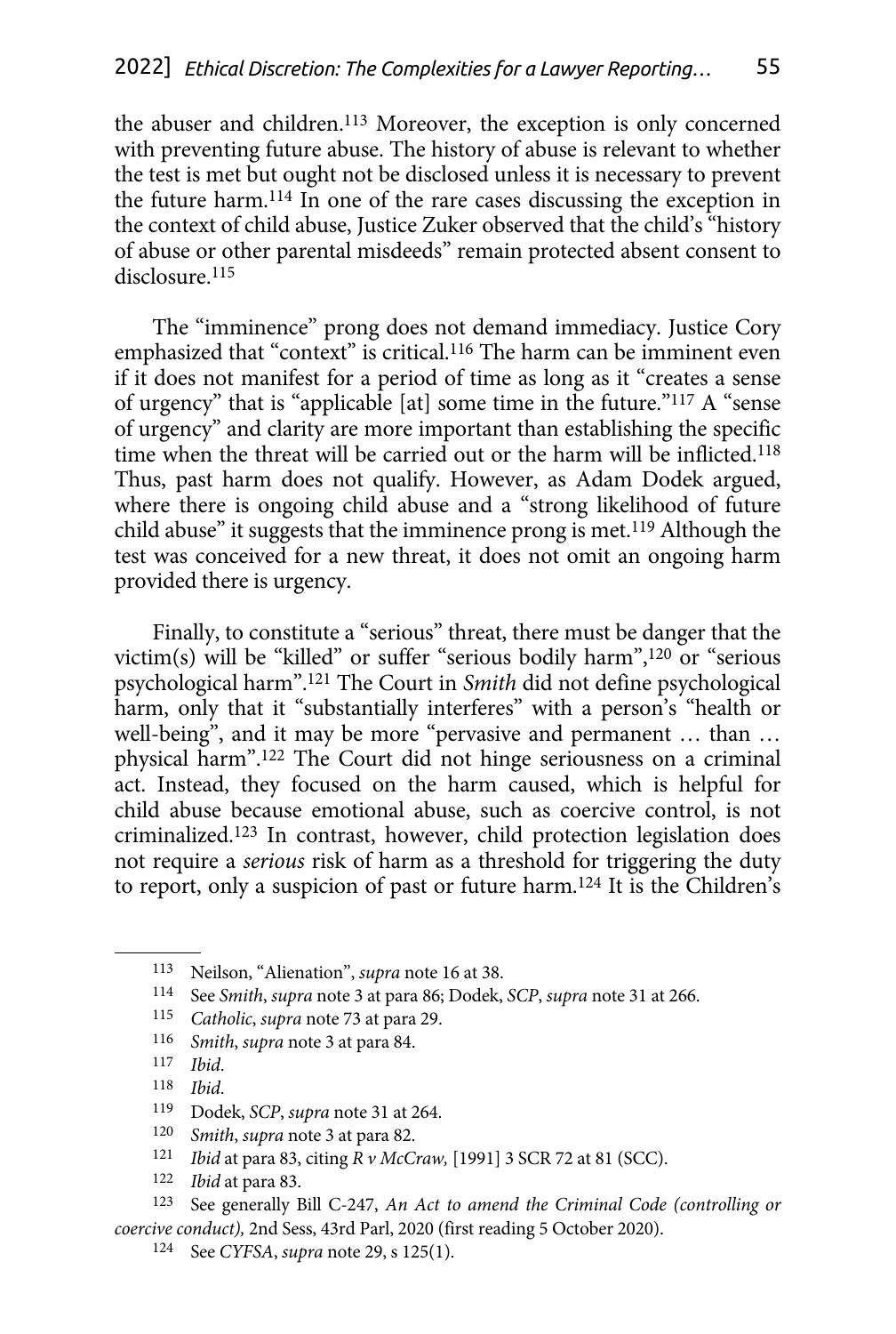<span id="page-16-0"></span>Aid Society's duty to investigate and substantiate the concern.125 In other words, even if a lawyer has a suspicion that may trigger the duty to report, if the information is protected by solicitor-client privilege the future harm exception demands that there be threat of "serious bodily harm" or death to meet the threshold.126 Suspicion that a child is being neglected is not going to fit within the future harm exception unless the neglect amounts to an imminent threat of serious bodily or psychological harm, or death, and there is no other way to prevent the abuse.

### **A) The Exception is Discretionary**

Justice Cory did not clearly state whether a lawyer is *required* to disclose if the test is met,127 he uses both "must" and "may" in his reasons.128 Adam Dodek argues that the decision was confusing that way, Cory used "the logic of duty but the language of discretion."129 Wayne Renke calls the lack of clarity about whether the exception is permissive or mandatory a "remarkable weakness" of the decision.130 Despite this uncertainty, the consensus seems to be that the test is permissive—it does not impose a positive obligation.131 (The *Model Code* and most Canadian law societies also provide discretion.132) However, there is debate about whether the exception *should be* mandatory or permissive. The debate's distinguishing feature seems to implicitly turn on who should decide; meaning, whether a lawyer can rightly be tasked with making a decision that turns on morality not the law, or whether such a decision needs to be preempted or directed by the law.

127 See Renke, "Secrets and Lives", *supra* note 49 at 1059–61; Woolley, *ULEC*, *supra* note 44 at 216; David M Tanovich, "Law's Ambition and the Reconstruction of Role Morality in Canada" (2005) 28:2 Dal LJ 267 at 297 [Tanovich, "Law's Ambition"]; Dodek, "Duty", *supra* note 50 at 216–19.

128 See *Smith*, *supra* note 3; Dodek, "Duty", *supra* note 50 at 218.

130 Renke, "Secrets and Lives", *supra* note 49 at 1059.

131 See e.g. *ibid;* Dodek, "Duty", *supra* note 50; Woolley, *ULEC*, *supra* note 44 at 216–17; Tanovich, "Law's Ambition", *supra* note 127.

132 See *Model Code*, *supra* note 4 at r 3.3-3; *RPC*, *supra* note 34 at r 3.3-3; Law Society of Alberta, *Code of Conduct*, Calgary, AB: LSA, 2020, r 3.3-3. The law societies of Saskatchewan and Manitoba rules are mandatory, with an exception if the lawyer believes disclosure will risk their safety, or the safety of their family or colleagues. See Law Society of Saskatchewan, *Code of Professional Conduct*, Regina, SK: LSK, 2016, rs 3.3-3A [LSS]; Law Society of Manitoba, *Code of Professional Conduct*, Winnipeg, MB: LSM, 2011, rs 3.3-3A [LSM]. The Law Society of New Brunswick rule is mandatory except where there is "risk of substantial financial injury", see Law Society of New Brunswick, *Code of Professional Conduct*, Fredericton, NB: LSNB, 2018, rs 3.3-3A, 3.3-3B.

<sup>125</sup> See *ibid*, s 126(1); *CFCSA*, *supra* note 1, s 16; *CYFEA*, *supra* note 29, s 6.

<sup>126</sup> *Smith*, *supra* note 3 at para 82.

<sup>129</sup> Dodek, *SCP*, *supra* note 31 at 265.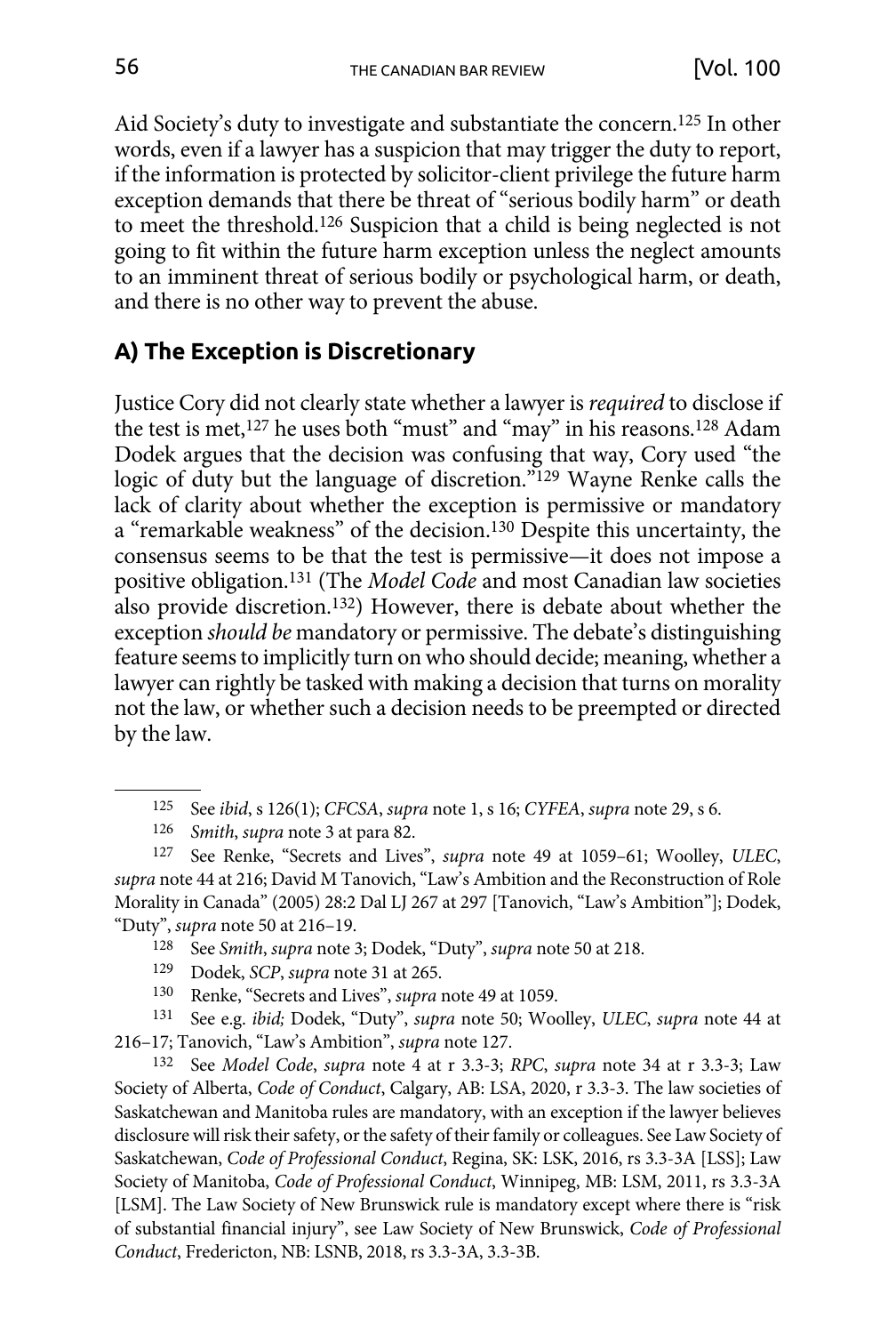Adam Dodek suggests that given the sanctity of the protection and the extraordinary nature of the exception, a lawyer *should be* required to disclose in order to protect public safety.133 Such a duty is a "moral imperative" that flows from the privileged responsibility of being a member of a self-regulated profession.<sup>134</sup> He argues that consistency between professionals who are otherwise required to report also maintains the rule of law, in that "no one is above the law"—all professionals are treated equally.135

Positivist legal ethicists ground their theories in political philosophy,136 arguing that the law allows a democratic and pluralist society to function and grow, despite disagreements about what is moral.137 The law has value, providing stability and allowing the peaceful coexistence of its citizens, working to settle disagreements about what is morally right and wrong.138 Alice Woolley argues that since we, as a society, have decided that trying to prevent a serious threat to public safety outweighs a lawyer's duty to keep a client's confidences, and the law reflects that decision, it suggests the exception ought to be mandatory when the test is met.<sup>139</sup> Moreover, when the client is doing something or is about to do something that we have decided is morally wrong, she argues that the client has less of a "claim" to the "lawyer's silence".140 The lawyer's only job should be to determine whether the test is met, the lawyer should not be required to determine whether to disclose.141

In contrast, David Tanovich argues in favour of a Dworkinian justice-seeking ethic or what William Simon posited as the "Contextual View".142 The Dworkinian approach intentionally gives discretion to a lawyer so she can avoid perceived injustices. To achieve that goal, Simon

136 See David J Luban & W Bradley Wendel, "Philosophical Legal Ethics: An Affectionate History" (2017) 30 Geo J Leg Ethics 337 at 352–54.

137 See W Bradley Wendel, "The Limits of Positivist Legal Ethics: A Brief History, a Critique, and a Return to Foundations" (2017) 30:2 Can JL & Jur 443 at 443–44, 449–50 [Wendel, "Positivist"]; Alice Woolley, "Is Positivist Legal Ethics an Oxymoron?" (2019) 32 Geo J Leg Ethics 77 at 79 [Woolley, "Positivist"].

138 See Wendel, "Positivist", *supra* note 137 at 449; Woolley, Positivist, *supra* note 137 at 84–85.

139 See Woolley, *ULEC*, *supra* note 44 at 236–37.

140 *Ibid* at 236.

141 See *ibid* at 237–38.

142 William H Simon, *The Practice of Justice: A Theory of Lawyers' Ethics*, revised ed (Cambridge: Harvard University Press, 2000) at 9 [Simon, *Justice*]. See also Tanovich, "Law's Ambition", *supra* note 127.

<sup>133</sup> See generally Dodek, "Duty", *supra* note 50.

<sup>134</sup> *Ibid* at 224–27.

<sup>135</sup> *Ibid* at 227.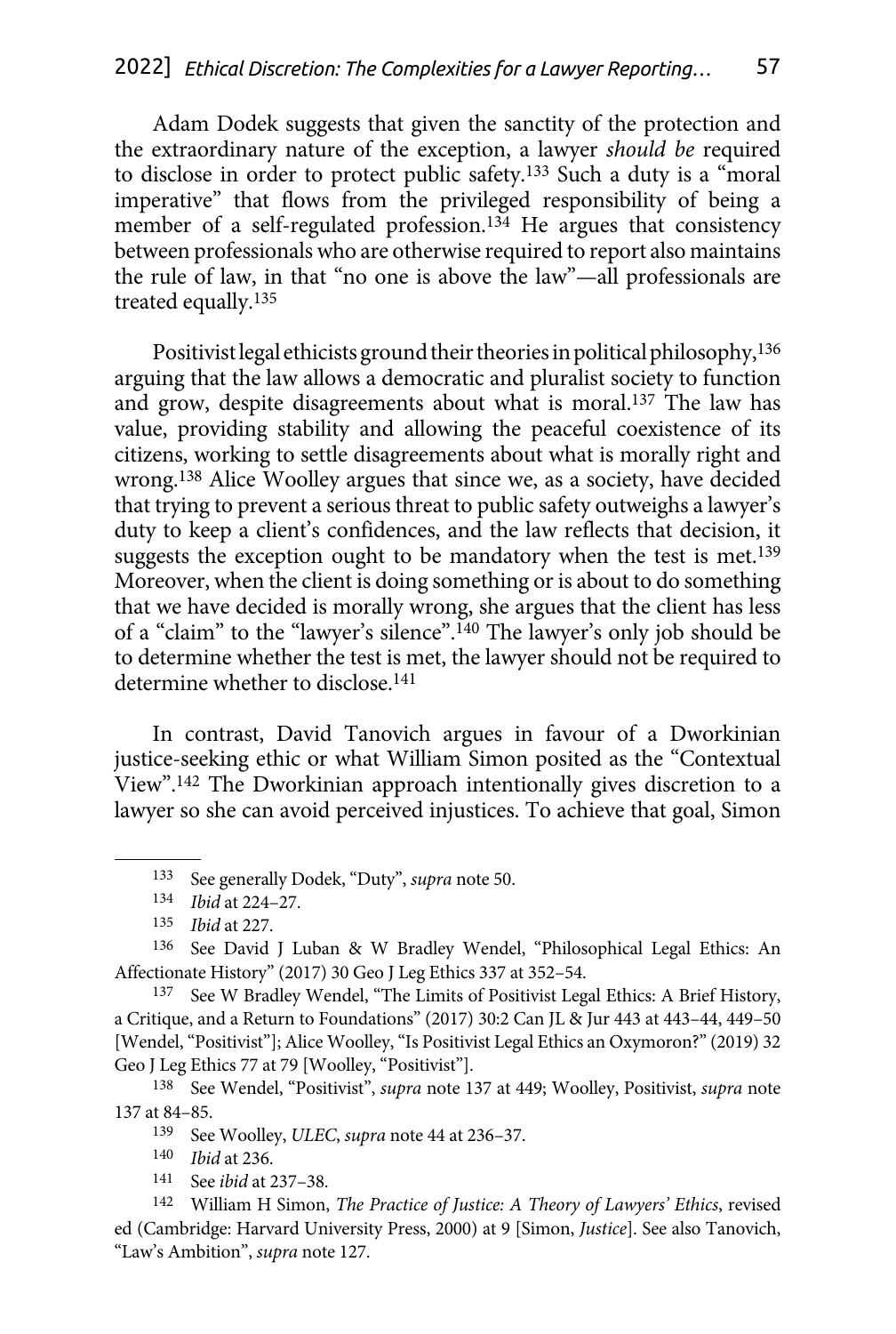<span id="page-18-0"></span>posits that a lawyer ought to consider the "relevant circumstances" of the case and take actions that are "most likely to promote justice".143 In that sense, the discretion provided by the exception is "consistent" with the contextual view.144 Even though Tanovich found it "hard to imagine when it would be just not to exercise the discretion to disclose", he observed that "circumstances will arise that were perhaps not contemplated by the drafters and which require some flexibility", positing that discretion supports the contextual view in such circumstances.<sup>145</sup> Similarly, Wayne Renke conceptualized the exception from the perspective of the clientperpetrator, but in doing so he suggests there is a "small residual area for the exercise of discretion."146 For him, the exception ought to be mandatory except where "there are good reasons for not making disclosure arising from the particular facts of the case."147

It seems obvious that between the statutory duty to report and the importance society places on protecting vulnerable citizens, especially children, there should be an obligation for a lawyer to disclose when the test is met. However, imagining the privilege-holder is also a victim and not the perpetrator of the harm was not the concern for the future harm exception, but it is a concern where there is family violence. The law provides discretion and I suggest it is helpful where there is family violence or where the lawyer's safety is also at risk. It is not clear to me that law can reasonably prioritize safety of one citizen over another without also providing for a contextual analysis of the facts, especially given the complexities of family violence.

#### **4. Why Would a Lawyer Decide Not to Report?**

There are three common scenarios where a lawyer may learn from a client that a child may be in need of protection and the duty to report question is engaged. The lawyer's client could be (a) the perpetrator, (b) the child's other parent (potentially also a victim), or (c) the child. My motivating concern throughout this paper is safety, and for each client I suggest considerations that support the permissiveness of the exception.

<sup>143</sup> William H Simon, "Ethical Discretion in Lawyering" (1988) 101:6 Harv L Rev 1083 at 1090. See also Simon, *Justice*, *supra* note 142 at 9, 138.

<sup>144</sup> Tanovich, "Law's Ambition", *supra* note 127 at 297.

<sup>145</sup> *Ibid*.

<sup>146</sup> Renke, "Secrets and Lives", *supra* note 49 at 1061.

<sup>147</sup> *Ibid*.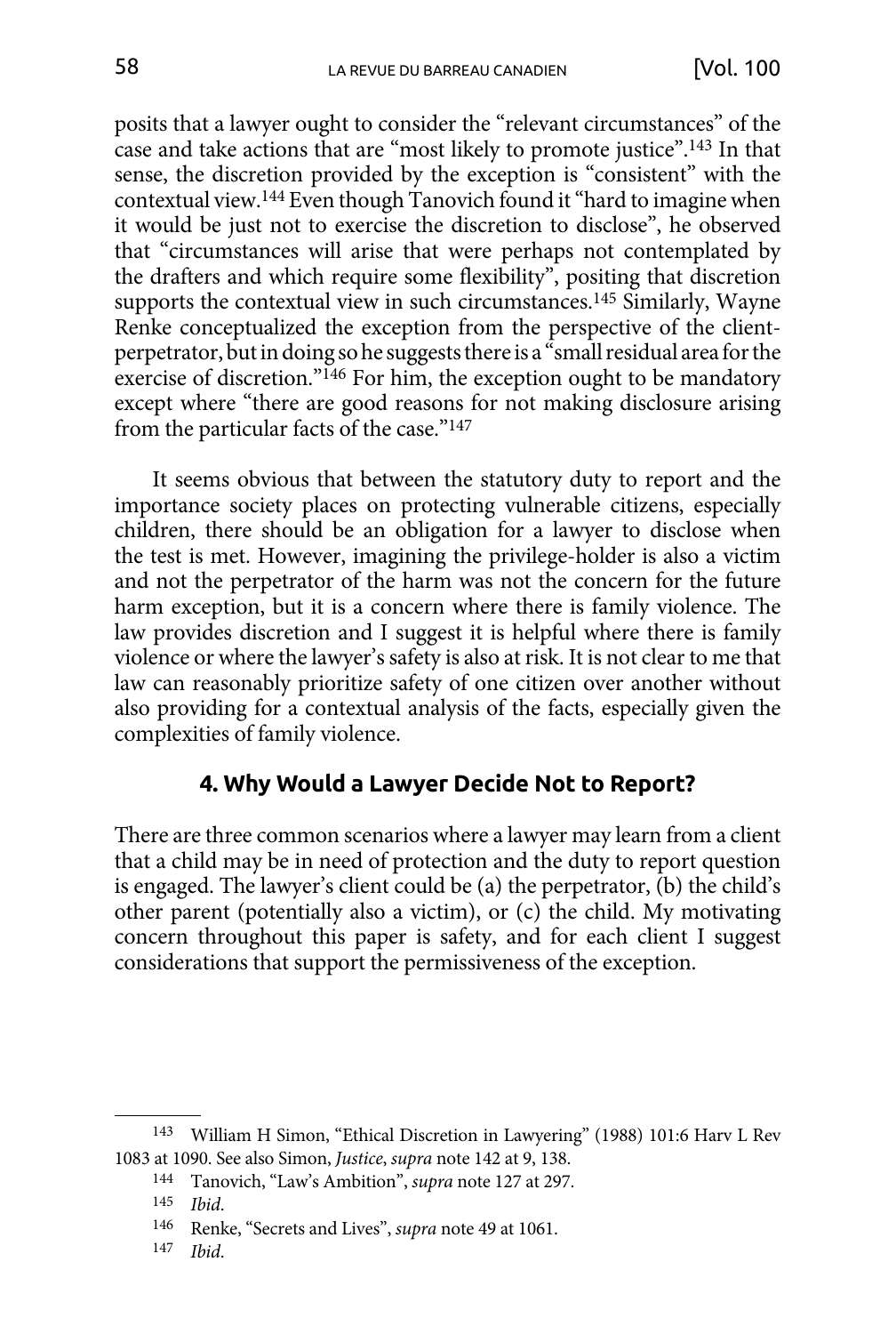### <span id="page-19-0"></span>**A) Perpetrator**

Debates about whether the exception should be discretionary often turn on the threat coming from the lawyer's client, including when information flows from an expert or witness. This is consistent with *Smith v Jones* and therefore the exception itself.148 Child protection legislation makes past harm relevant, but the exception is only concerned with preventing future harm. If a client confesses to harming a child, for example in the context of that lawyer defending the client from a criminal charge, and that harm has passed, then the exception does not apply. Most child protection legislation supports the benefit of a client's full transparency to his lawyer for the purpose of his defence by distinguishing solicitor-client privilege. However, if the client confesses to ongoing harm, or intended future harm, suggesting a child is currently at risk, the confession seems consistent with Dodek's and Woolley's arguments above. A lawyer should be required to report what she knows. Moreover, the lawyer cannot turn to her client for instructions as to whether to disclose because the client is the one who poses the threat. In the absence of instructions, given the strength of the protection and the statutory obligation, it suggests that disclosure ought to be mandatory when the test is met in those circumstances.

However, I suggest that discretion is still necessary. When a lawyer's client is the one posing the threat, disclosure of his protected information, contrary to his interests, could put the lawyer (and her family and colleagues) at risk. The law societies of Manitoba and Saskatchewan provide that if disclosure of confidential information will "bring harm upon the lawyer or the lawyer's family or colleagues" the lawyer is not obligated to disclose.149 For example if the "the lawyer expects that the client is likely to retaliate or has threatened retaliation."150 In the context of family violence, if an abuser's lawyer were to violate her client's trust by disclosing protected information it would sever the trust the solicitorclient relationship depends on, and the betrayal may provoke him. Family lawyers are in the middle of a highly emotional and sometimes volatile environment where parties may experience strong feelings such as "fear, anger", "betrayal" and "shame", which may be "strong enough to overcome rational thinking".151 American studies have shown that family lawyers disproportionately receive more threats and are subjected to more

<sup>148</sup> See *Smith*, *supra* note 3.

<sup>149</sup> LSS, *supra* note 132 at r 3.3-3A[5]. See also LSM, *supra* note 132 at r 3.3-3A.

<sup>150</sup> LSS, *supra* note 132 at r 3.3-3A[5].

<sup>151</sup> Janet Weinstein & Ricardo Weinstein, "'I Know Better Than That': The Role of Emotions and the Brain in Family Law Disputes" (2005) 7 JL & Fam Stud 351 at 364–65 [Weinstein & Weinstein, "I Know Better"].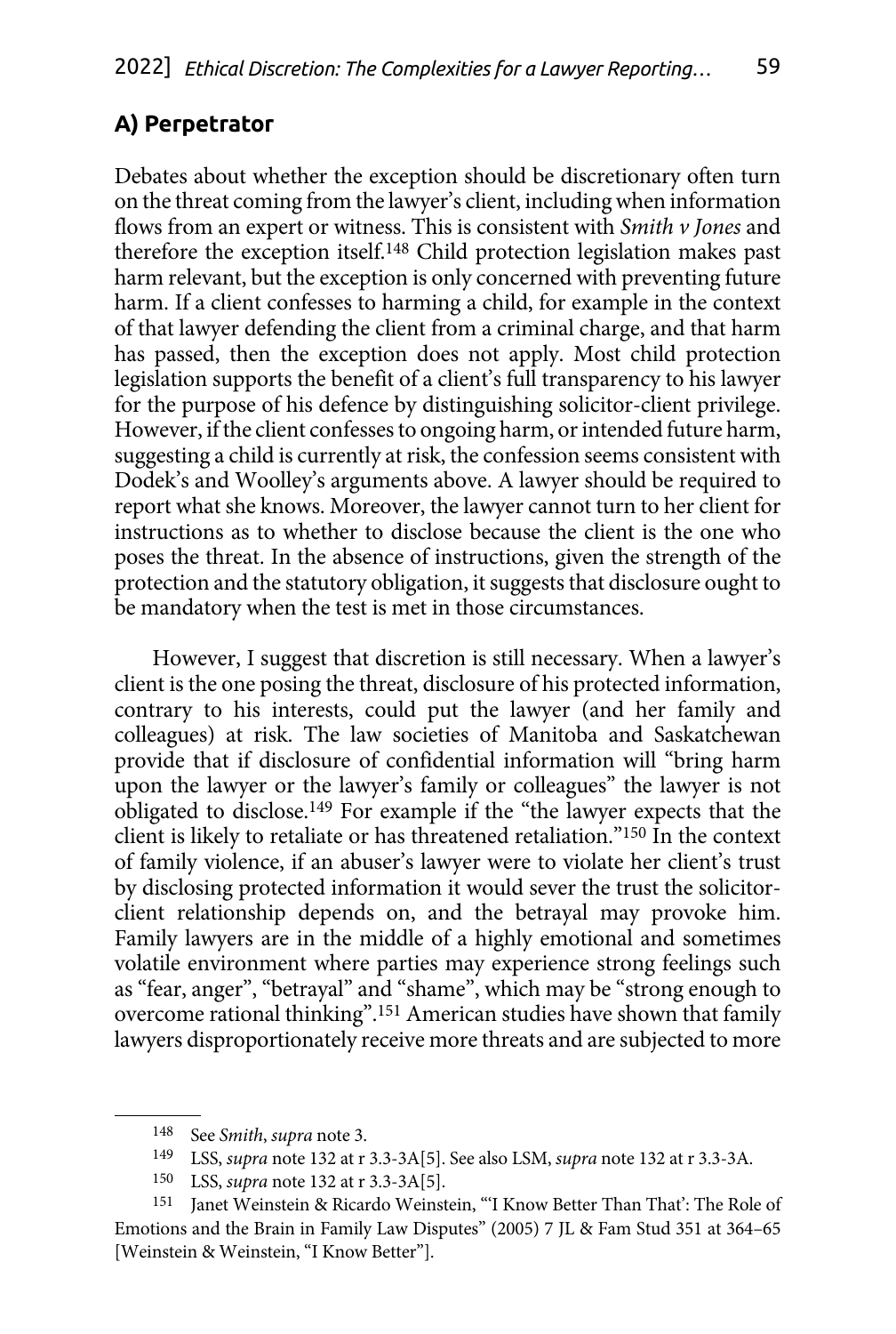violence than other lawyers.152 A 2005 Canadian study showed that 86% of family lawyers in the Lower Mainland of British Columbia had received threats,<sup>153</sup> 28% of which were at their place of business or residence (presumably putting others at risk too).154 The source of a threat may be the client or more often, the client's spouse.155 For example, in 1978, a Toronto family lawyer was murdered by his client's husband during divorce proceedings.<sup>156</sup> More recently in Manitoba, a client's spouse sent a letter bomb to his former spouse and her family lawyer with the intent to kill them. The lawyer lost her right hand when the bomb sent to her office exploded.157 In short, family law practice is regarded as "dangerous" because of the focus on "hot-button issues: love, money, sex, children."158 Regardless of which family member is the client, discretion allows the lawyer to weigh the risk to her own safety (and the safety of her family and colleagues) in making the decision to report.

The duty imposed on other professionals does not provide discretion, including for personal safety reasons. This raises the question, as Dodek did, of why lawyers ought to be treated differently, suggesting instead that all professionals should be treated equally.159 However, the combination of the pre-existing risk of violence for family lawyers, and the volatility

<sup>152</sup> See Kelly McMurry, "Family lawyers face threats, violence, survey says" (1998) 34:2 Trial 91; Lorelei Laird, "[The job is killing them: Family lawyers experience threats,](https://perma.cc/L245-265L) [violence](https://perma.cc/L245-265L)", *ABA Journal* (1 September 2018), online: <www.abajournal.com> [perma.cc/ L245-265L].<br><sup>153</sup> See Karen N Brown, "<u>[An Exploratory Analysis of Violence and Threats Against](https://perma.cc/C455-SUCD)</u>

[Lawyers"](https://perma.cc/C455-SUCD) (MA Thesis, Simon Fraser University, 2005) at 68, online (pdf): <summit.sfu.ca> [perma.cc/C455-SUCD] [Brown, "Exploratory Analysis"]. See also Marie-Yosie Saint-Cyr, ["Violence and Threats Against Lawyers is a Growing Concern in Canada"](https://perma.cc/Z4C4-REHV) (28 February 2013), online (blog): *Slaw* <www.slaw.ca> [perma.cc/Z4C4-REHV]; CBC News, ["Violent](https://perma.cc/NB6E-2DKK) [attacks, threats against lawyers not uncommon, Toronto lawyer says](https://perma.cc/NB6E-2DKK)", *CBC News* (21 September 2016), online: <www.cbc.ca> [perma.cc/NB6E-2DKK].

<sup>154</sup> Brown, "Exploratory Analysis", *supra* note 153 at 72.

<sup>155</sup> See James N Bow, Michael C Gottlieb & Hon Dianna J Gould-Saltmann, "Risks from Clients and Opposing Parties for Family Law Attorneys" (2015) 53:2 Fam Ct Rev 317.

<sup>156</sup> See Zoe McKnight, "[Canada's history of court shootings mercifully short](https://www.pressreader.com/canada/toronto-star/20140330/281672547905806)", *Toronto Star* (30 March 2014), online: <www.pressreader.com>.

<sup>157</sup> See *R v Amsel*, 2017 MBPC 58; *Amsel*, *supra* note 40; *R v Amsel*, 2018 MBPC 19; *R v Amsel*, 2018 MBPC 46; Katie Dangerfield, ["A bitter, lengthy divorce and a homemade](https://perma.cc/y6L3-TWGH) [bomb. How Guido Amsel cost a Winnipeg lawyer her hand](https://perma.cc/y6L3-TWGH)", *Global News* (22 November 2018), online: <globalnews.ca> [perma.cc/y6L3-TWGH].

<sup>158</sup> Weinstein & Weinstein, "I Know Better", *supra* note 151 at 377. See generally Law Times, "[Family law can be a dangerous job"](https://perma.cc/Y7S6-HSD3), *Law Times* (13 July 2015), online: <www. lawtimesnews.com> [perma.cc/Y7S6-HSD3]. See also Pamela Cross, "How lawyers can [stay safe in family violence cases"](https://perma.cc/S5H8-KZT5) (17 March 2020), online (blog): *Luke's Place* <lukesplace. ca> [perma.cc/S5H8-KZT5].

<sup>159</sup> Dodek, "Duty", *supra* note 50 at 224–27.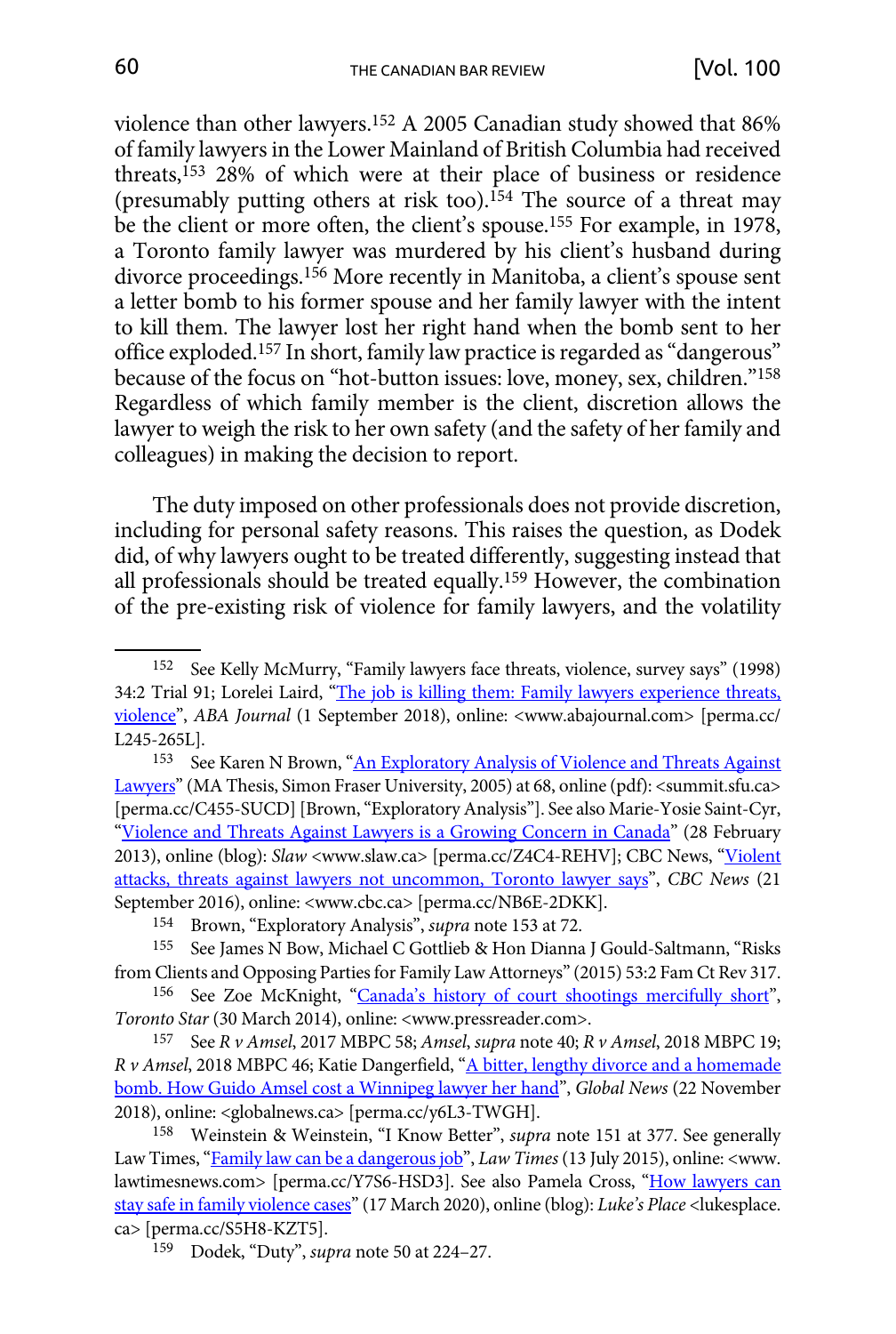<span id="page-21-0"></span>of some family law matters and the lawyer's role in that process, has the potential to intensify risk for some family lawyers. I am not suggesting this consideration is unique to lawyers, only that its existence supports the permissiveness of the exception.

### **B) Other Parent/Guardian (Victim)**

The future harm exception was conceptualized in response to a threat posed by a would-be serial killer.160 The exception does not consider a situation where the privilege-holder reveals the threat but is not the perpetrator of the harm. Where there is IPV, the client may be a victim of abuse along with her child. Discretion allows the lawyer to fully examine the potential consequences with her client and potentially refrain from reporting, if necessary. Considerations flow from concerns about the client's safety from the abuser and from revictimization. The legal consequences of family violence allegations in the context of family law disputes are also a problematic reality.161 I am in no way suggesting that not reporting a child in need of protection is the *right* response, only that IPV coupled with trauma-informed lawyering demand that counsel consider the full range of consequences with the client before deciding—which discretion allows her to do.

Calling the police or a children's aid society may provoke the abuser. It is a myth that IPV ends when the relationship does.<sup>162</sup> Instead, the violence often gets worse in the months following relationship breakdown, when the abuser wants to "reassert their power and control".163 For example, nearly half (49%) of all spousal homicides occur within two months after separation.164 A study recently conducted by Rise Women's Legal Centre in British Columbia found that in cases of IPV, for many victims, calling

<sup>160</sup> See *Smith*, *supra* note 3.

<sup>161</sup> See generally Susan B Boyd & Ruben Lindy, "Violence Against Women and the BC *Family Law Act*: Early Jurisprudence" (2016) 35 Can Fam LQ 101 [Boyd & Lindy, "Violence Against Women"]; The Honourable Donna Martinson & Professor Emerita Margaret Jackson, "Family Violence and Evolving Judicial Roles: Judges as Equality Guardians in Family Law Cases" (2017) 30:1 Can J Fam L 11 [Martinson & Jackson, "Judges"]; Elizabeth Sheehy and Susan Boyd, "Penalizing Women's Fear: Intimate Partner Violence and Parental Alienation in Canadian Child Custody Cases" (2020) 42:1 J Soc Welfare & Fam L 80 at 88 [Sheehy & Boyd, "Penalizing Women's Fear"].

<sup>162</sup> See Martinson & Jackson, "Judges", *supra* note 161 at 34; Miller & Smolter, "Paper Abuse", *supra* note 112 at 637; Neilson, "Alienation", *supra* note 16 at 38.

<sup>163</sup> See Cross, "Luke's Place Report", *supra* note 1 at 12–13.

<sup>&</sup>lt;sup>164</sup> See Tina Hotton, "[Spousal Violence after Marital Separation](https://perma.cc/THE4-4QBW)" (2001) at 7, online (pdf): *Statistics Canada* <www150.statcan.gc.ca> [perma.cc/THE4-4QBW] (length of separation at the time of the murder: 49% (2 months or less), 32% (2 months to 1 year), 19% (1 year or more)).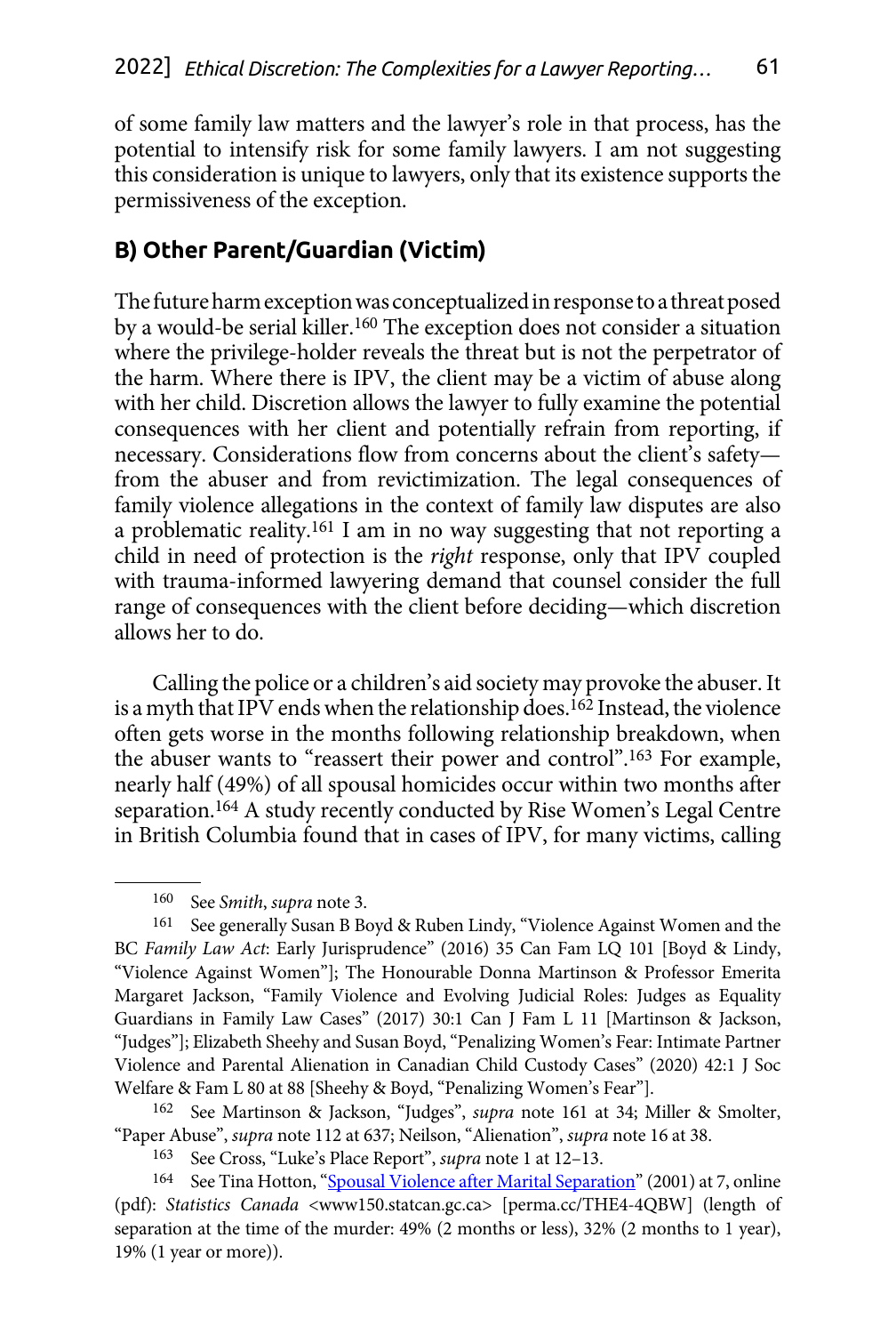the police caused "harmful and violent consequences".165 Presumably the involvement of a children's aid society would have similar implications. In essence, reporting a child in need of protection may increase the level of risk for the lawyer's client.

In addition, the justice system is still rooted in patriarchal and gendered assumptions, and research shows that women who claim there is family violence in the context of family law matters are "negatively impacted" and in a "worse position" legally as a result.<sup>166</sup> Research shows that family violence is often misunderstood by the judiciary, including through gender bias.167 Linda Neilson found that a mother who claims family violence is in a "horrifying double bind" because she risks her abuser using the claim to argue alienation, and as a result the victim may lose primary care or contact with her child; the child may be put into the care of the abuser.168 Elizabeth Sheehy and Susan Boyd found that courts are "more likely to focus on alienating behaviours than IPV when determining custody and access. IPV is rarely condemned or related to children's best interests in the way that alienation is."169

If a lawyer reports information without her client's consent, she may revictimize her client. Victims of family violence often suffer from trauma, including after the relationship has ended.170 Working with victims of violence requires that a lawyer be trauma-informed171—meaning, they should understand "the impact of interpersonal violence and victimization."172 A "trauma-informed approach strives to deliver services and interventions in a way that avoids inadvertently retraumatizing people and doing further harm."173 As a result, a trauma-informed lawyer needs to be mindful of any "reminder of the traumatic event" to avoid triggering PTSD responses such as "re-experiencing phenomena,

<sup>165</sup> Hrymak & Hawkins, "Rise Report", *supra* note 17 at 40 (examples included being arrested, being removed from her home, or threatening to have her children taken away if she calls again).

<sup>166</sup> *Ibid* at 51.

<sup>167</sup> See generally Boyd & Lindy, "Violence Against Women", *supra* note 161; Martinson & Jackson, "Judges", *supra* note 161; Sheehy & Boyd, "Penalizing Women's Fear", *supra* note 161; Neilson, "Alienation", *supra* note 16 at 9–17, 35, 46.

<sup>168</sup> Neilson, "Alienation", *supra* note 16 at 33–35. See also Hrymak & Hawkins, "Rise Report", *supra* note 17 at 45.

<sup>169</sup> Sheehy & Boyd, "Penalizing Women's Fear", *supra* note 161 at 88.

<sup>170</sup> See Cross, "Luke's Place Report", *supra* note 1 at 14; Katz & Haldar, "Trauma-Informed Lawyering", *supra* note 20 at 366; Randall & Haskell, "Restorative Justice", *supra*  note 22.<br>171

<sup>171</sup> See Randall & Haskell, "Restorative Justice", *supra* note 22 at 517–19.

<sup>172</sup> Katz & Haldar, "Trauma-Informed Lawyering", *supra* note 20 at 369.

<sup>173</sup> Randall & Haskell, "Restorative Justice", *supra* note 22 at 518. See also *ibid*.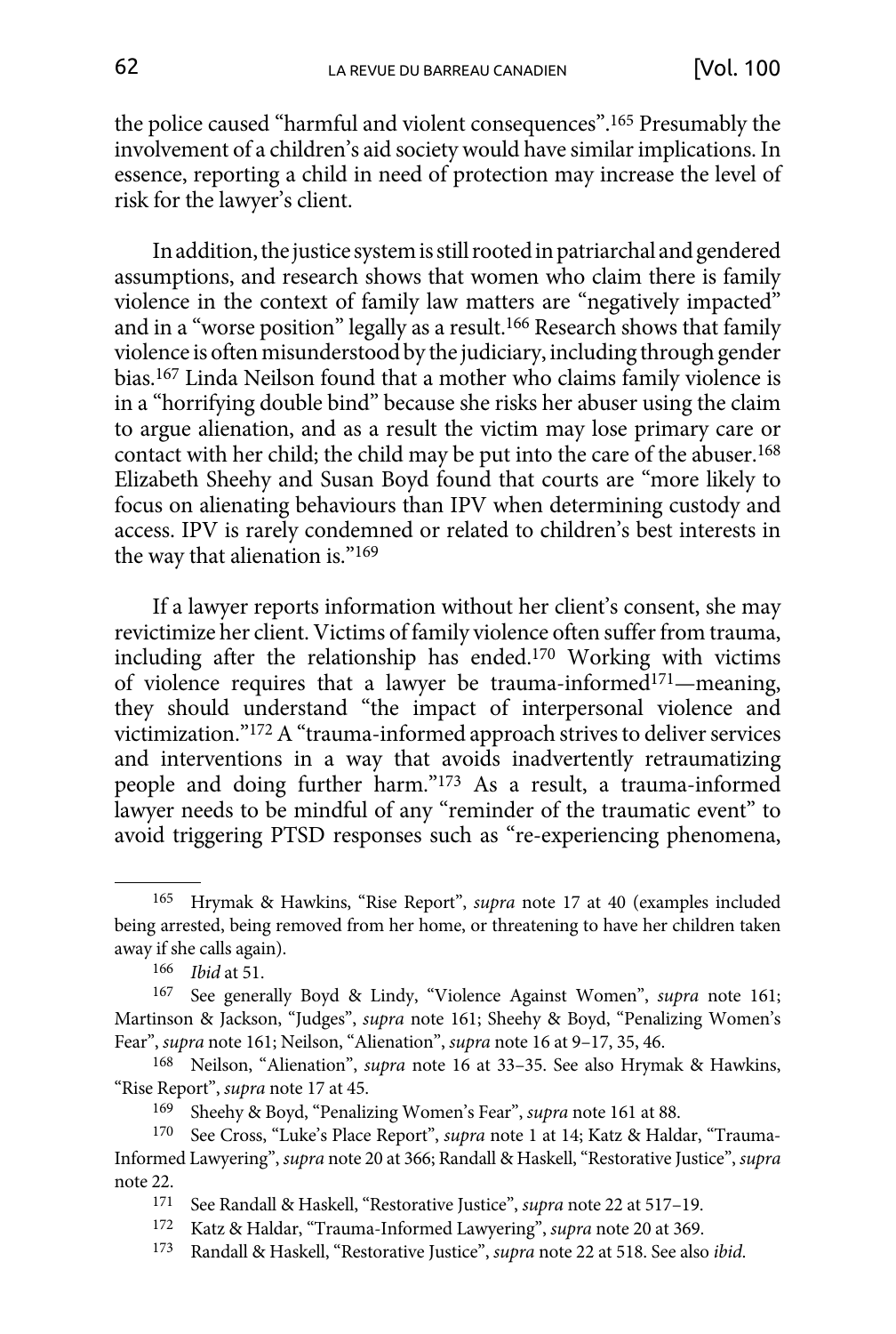<span id="page-23-0"></span>avoiding or numbing responses, and hyper-arousal responses."174 If the victim suffers from complex-PTSD, her potential responses are also more complex, including alterations in relations with others, somatization (i.e., "manifestation of psychic pain in the body and in physical illness") and a sense of "overwhelming hopelessness".175 Victims also suffer from stigma associated with the violence, and research shows professionals involved with the justice system can cause them to feel further stigmatized—to feel that they are blamed.176 If a victim's lawyer were to behave paternalistically, asserting control over her by betraying her confidence, the act could revictimize the client.177 Discretion allows a lawyer to maintain her loyalty to her client, preserves the client's autonomy and well-being, and permits a discussion between them so the lawyer can obtain instructions. Survivors of family violence know best how to keep themselves safe.178 It may be that the safest option for all is not to report, especially if the client believes she can prevent the harm to her child. That said, I recognize that things do not always work out so neatly. A client may be unwilling or unable to do what seems objectively safest. The discretion provided does give a lawyer the ability to disclose, if necessary. Discretion places the lawyer in the uncomfortable position of determining a course of action absent client instructions and direction from the law, but family violence complicates established norms in many ways, and this is one of them.

## **C) The Child (Victim)**

A child may have representation because they are a party to the proceeding or when a legal issue has a direct impact on them.179 For example, in family law a child may have legal representation when their parents are involved in a parenting dispute, or when they are the subject of child

<sup>174</sup> Randall & Haskell, "Restorative Justice", *supra* note 22 at 511. See also Talia Kraemer & Eliza Patten, "Establishing a Trauma-Informed Lawyer-Client Relationship (Part One)" (2014) 33:10 Child L Practice 198 [Kraemer & Patten, "Establishing"].

<sup>175</sup> Randall & Haskell, "Restorative Justice", *supra* note 22 at 512 (other responses include "affect dysregulation, changes in consciousness" (i.e., "dissociation" or "altered self-perception")).

<sup>176</sup> See Allison Crowe & Christine E Murray, "Stigma From Professional Helpers Towards Survivors of Intimate Partner Violence" (2015) 6:2 Partner Abuse 157 at 170–71.

<sup>177</sup> *Cf* Katz & Haldar, "Trauma-Informed Lawyering", *supra* note 20 at 375; Kraemer & Patten, "Establishing", *supra* note 174 at 199; Margaret Drew, "Collaboration and Intention: Making the Collaborative Family Law Process Safe(r)" (2017) 32 Ohio St J Disp Resol 373 at 413–15 [Drew, "Collaboration"].

<sup>178</sup> See Drew, "Collaboration", *supra* note 177 at 413–15.

<sup>179</sup> See e.g. *Courts of Justice Act,* RSO 1990, c C43, s 89; *CYFSA*, *supra* note 29, s 78. See generally Debra Lovinsky & Jessica Gagne, "[Legal Representation of Children in](https://perma.cc/67MT-CWCB) [Canada"](https://perma.cc/67MT-CWCB) (2015), online (pdf): *Department of Justice* <www.justice.gc.ca> [perma.cc/67MT-CWCB] [Lovinsky & Gagne, "Representation"].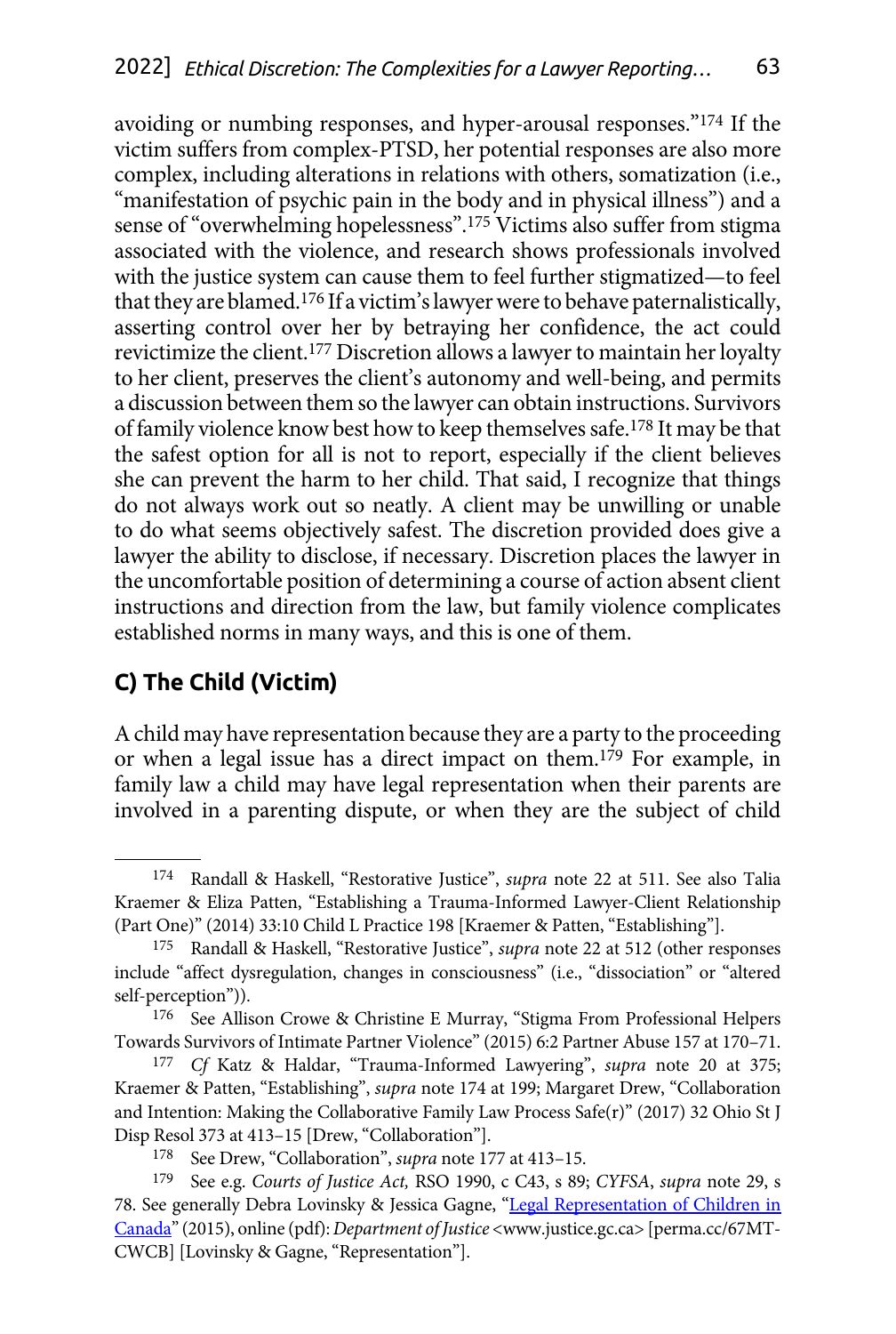protection proceedings. There is no universal understanding of the role of a child's lawyer, and no consistency between provinces and territories as to when child's counsel will be appointed.180 The Federation of Law Societies of Canada does not have practice guidelines for representing children. There are three distinct approaches (amicus curiae—friend of the court, best interests guardian, or traditional advocate) and a debate about which approach is correct.181 Nicholas Bala, Rachel Birnbaum, and Lorne Bertrand conducted a study on children's counsel that showed a "substantial number of lawyers" have their own approach to their role, regardless of official policies or professional obligations;182 but research also shows that most often the lawyer acts as a traditional advocate.183 For the purpose of this paper, the traditional solicitor-client relationship is the only relevant model; the traditional relationship exists and communications are protected by solicitor-client privilege.184

Children know adults may disclose their secrets, especially children who are already involved in legal proceedings.185 As a result, children keep "secrets" relevant to legal proceedings because they fear they will "disappoint, anger, or lose the love of the most important people in their lives."186 When a lawyer is considering divulging a child's secret, the trust integral to the lawyer-client relationship and the ability to effectively

See Bala, Birnbaum & Bertrand, "Controversy", *supra* note 55 at 682–86; Jennifer Shaften, "Representing Children" (delivered in the Advanced Family Law course at the University of Calgary, Faculty of Law, February 12, 2019) [unpublished] at 4–5 [Shaften, "Representing Children"]; Office of the Child and Youth Advocate Alberta, "Legal [Representation for Children and Youth: Policy Manual](https://perma.cc/LG4R-TZTH)" (1 April 2021), online (pdf): *OCYA* <www.ocya.alberta.ca> [perma.cc/LG4R-TZTH] [OCYA, "Alberta Policy"]; Lovinsky & Gagne, "Representation", *supra* note 179 at 6–7.

<sup>180</sup> See Lovinsky & Gagne, "Representation", *supra* note 179 at 6–8.

<sup>181</sup> The amicus curiae and best interests approaches are both untraditional roles whereby the lawyer will provide the court with evidence. The amicus curiae will do this through a neutral and direct role by ensuring the court has all the relevant evidence, including through cross-examination and reply evidence. In contrast, the best interests model is not neutral; a lawyer will investigate the matter, present evidence, and advocate for what she believes is in her client's best interests, even if it is contrary to her client's express wishes.

<sup>182</sup> Bala, Birnbaum & Bertrand, "Controversy", *supra* note 55 at 682.

<sup>183</sup> See Joanne Paetsch et al, "[Consultation on the Voice of the Child at the 5th](https://perma.cc/5C29-ELK5) [World Congress on Family Law and Children's Rights"](https://perma.cc/5C29-ELK5) (2009) at 23, online (pdf): *CanLII*  <canlii.ca> [perma.cc/5C29-ELK5]. 184 *Cf Re W,* 27 OR (2d) 314 at para 5, 1980 CanLII 1958; Bala, Birnbaum &

Bertrand, "Controversy", *supra* note 55; Shaften, "Representing Children", *supra* note 181; OCYA, "Alberta Policy", *supra* note 181 at 67–74.

<sup>185</sup> See Emily Buss, "'You're My What?' The Problem of Children's Misperceptions of Their Lawyers' Roles" (1996) 64:4 Fordham L Rev 1699.

<sup>186</sup> *Ibid* at 1715.